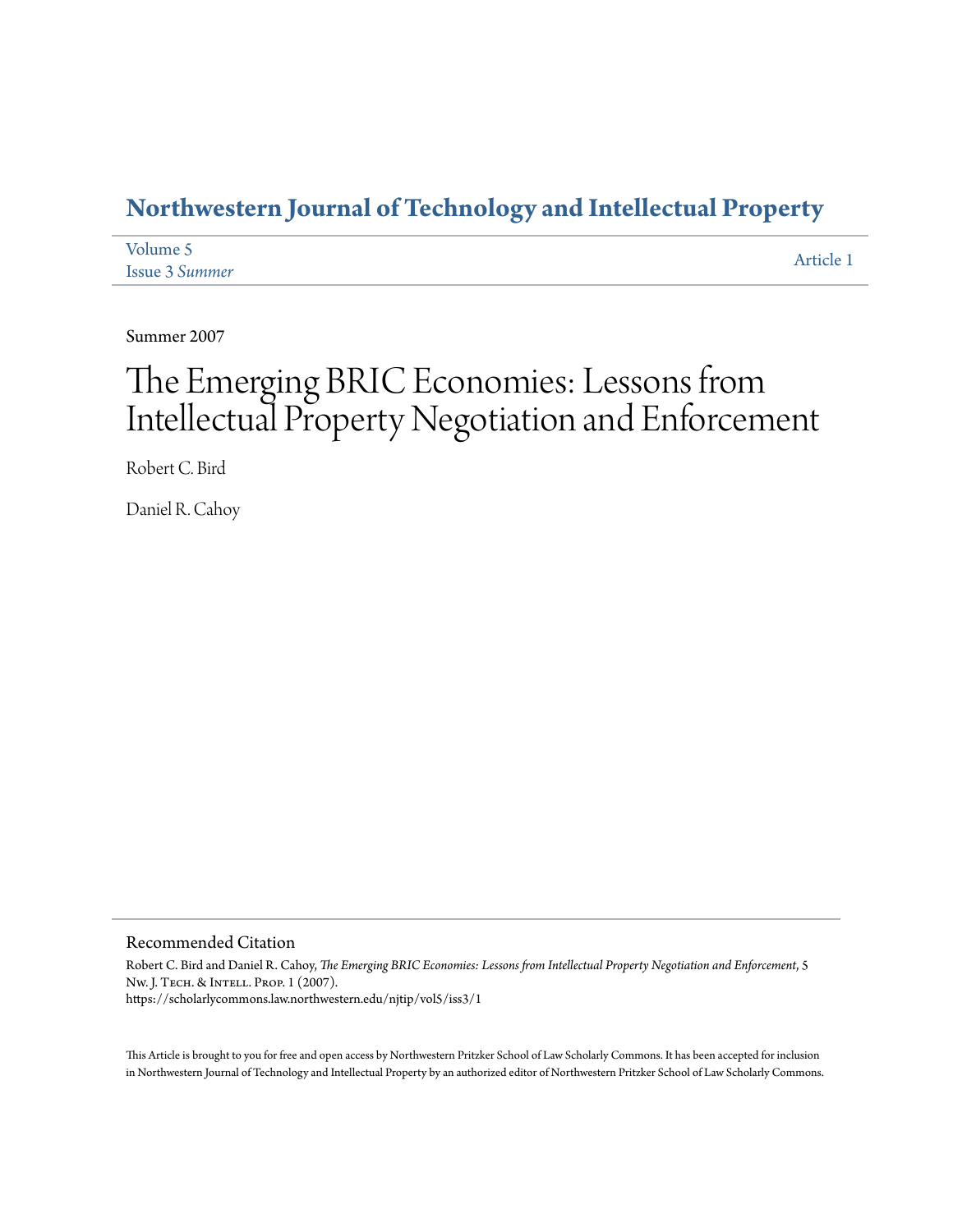# NORTHWESTERN JOURNAL OF TECHNOLOGY AND INTELLECTUAL PROPERTY

## **The Emerging BRIC Economies: Lessons from Intellectual Property Negotiation and Enforcement**

*Robert C. Bird and Daniel R. Cahoy* 



Summer 2007 VOL. 5, NO. 3

© 2007 by Northwestern University School of Law Northwestern Journal of Technology and Intellectual Property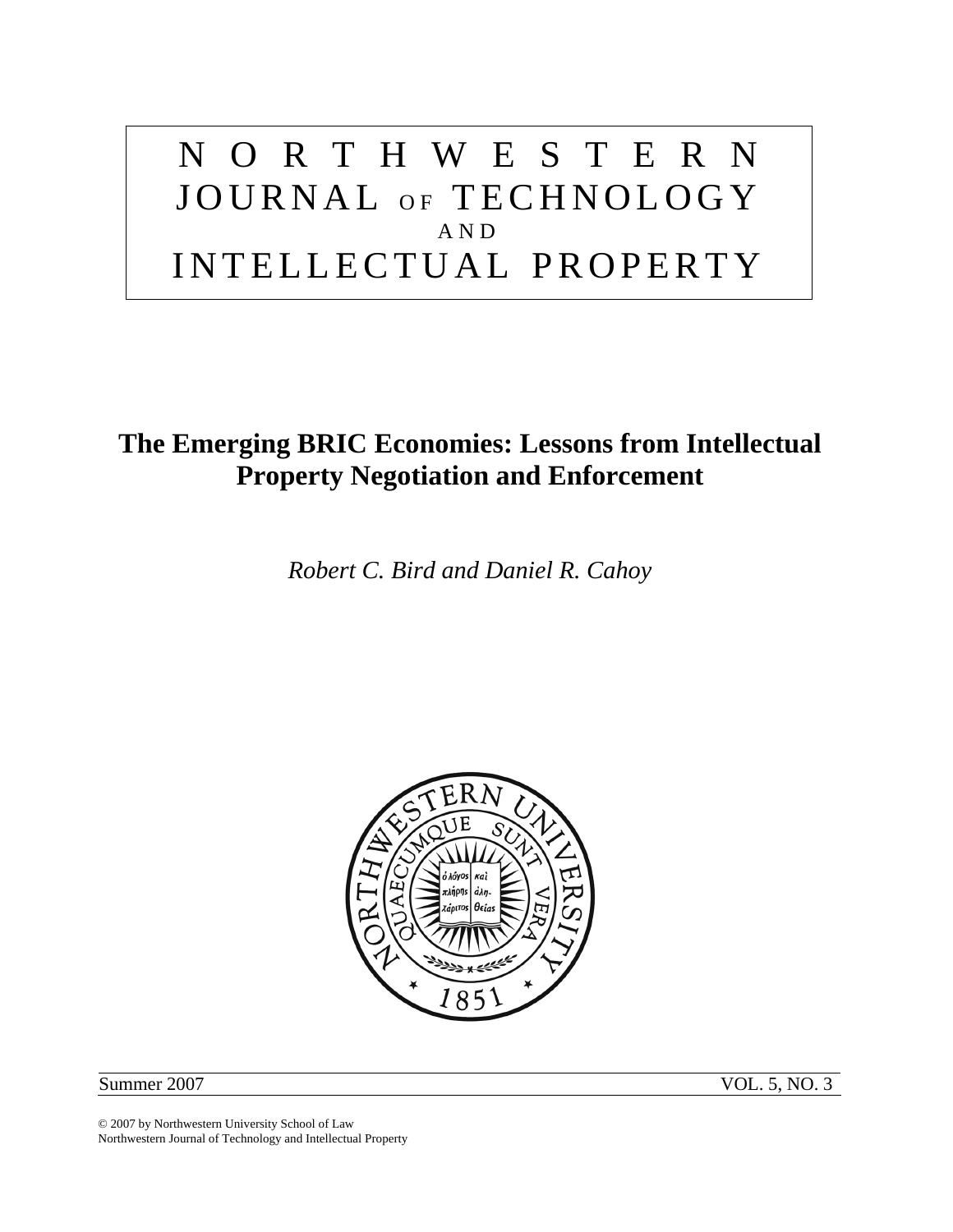## **The Emerging BRIC Economies: Lessons from Intellectual Property Negotiation and Enforcement**

### By Robert C. Bird<sup>\*</sup> and Daniel R. Cahoy<sup>[\\*\\*](#page-2-1)</sup>

¶1 In 2003, two economists at Goldman Sachs produced a white paper predicting the economic growth of Brazil, Russia, India, and China, collectively termed the BRIC economies.<sup>[1](#page-2-2)</sup> This paper offered projections from the present date to 2050 relative to similar growth projections of the G6 countries.<sup>[2](#page-2-3)</sup> Applying capital accumulation and productivity growth to demographic trends, the authors discovered a surprising result. Each of the BRIC economics may exceed the gross domestic product (GDP) of the current members of the G6 within  $40 \text{ years.}^3$  $40 \text{ years.}^3$  China's economy in size may overtake those of Germany, Japan, and the United Kingdom within ten years.<sup>[4](#page-2-5)</sup> India's may do the same within 30 years.<sup>[5](#page-2-6)</sup> If the study proves correct, Germany, France, Italy, and the United Kingdom may all be forced out of the elite G6 club by 2050, leaving only the United States and Japan remaining within the largest six economies in the world.<sup>[6](#page-2-7)</sup>

¶2 The Goldman Sachs study should capture the attention of anyone interested in emerging economies. Although it may not be surprising to everyone that the BRICs will emerge as economic contenders, what may be unexpected is the rapidity and the totality with which economic dominance may be achieved. The world that our students live in now is not the one in which they will grow old, and the United States may stand alone, if it stands at all, as the sole Western economic leader.

<span id="page-2-1"></span><span id="page-2-0"></span>

**There are of course lies, damn lies, and statistics,<sup>[7](#page-2-8)</sup> and economics has been** frequently and perhaps unjustly painted as the "dismal science."<sup>[8](#page-2-9)</sup> Any accounting of the

<span id="page-2-3"></span><span id="page-2-2"></span>Global Economics Paper No. 99, 2003), *available at* http://www.gs.com/insight/research/reports/99.pdf.<br><sup>2</sup> *Id.* at 3. The G6 preceded the G8 as a 'club of wealthy nations.' The United States, Japan, Germany, France, Italy, and the United Kingdom are generally considered to be the G6 members. For more information on the G8, which includes the G6 plus Canada and Russia, see *Profile: G8*, http://news.bbc.co.uk/1/hi/world/americas/country\_profiles/3777557.stm; *G8 Information Centre*, http://www.g7.utoronto.ca/. 3

Assistant Professor, School of Business, University of Connecticut.<br>\*\* Associate Professor of Business Law, Smeal College of Business, the Pennsylvania State University.<br><sup>1</sup> Dominia Wilson & Boone Burushathaman, *Dragming* Dominic Wilson & Roopa Purushothaman, *Dreaming with BRICs: The Path to 2050* (Goldman Sachs,

<sup>&</sup>lt;sup>3</sup> Wilson & Purushothaman, *supra* note 1, at 4.  $\frac{4}{5}$  *Id.* 6 *Id.* at 4.

<span id="page-2-8"></span><span id="page-2-7"></span><span id="page-2-6"></span><span id="page-2-5"></span><span id="page-2-4"></span> $\frac{7}{7}$  Quote... Unquote, The Most Quoted Remarks, http:// www1c.btwebworld.com/quoteunquote/p0000149.htm (last visited Nov. 11, 2006) (*quoting*, MARK TWAIN, AUTOBIOGRAPHY (1924)).<br>Twain gives credit for the quote to Disraeli. *Id*.

<span id="page-2-9"></span><sup>&</sup>lt;sup>8</sup> E.g., Mark D. Whitener, *Editor's Note: The Dismal Science*, 20 ANTITRUST 6, 6 (2006); David A. Westbrook, *Commentary, Triptych: Three Meditations on How Law Rules After Globalization*, 12 MINN. J. GLOBAL TRADE 337, 374 (2003) ("Economics has long been called the 'dismal science' for a reason."); CHARLES WHELAN, NAKED ECONOMICS: UNDRESSING THE DISMAL SCIENCE (2002). *But see* Alan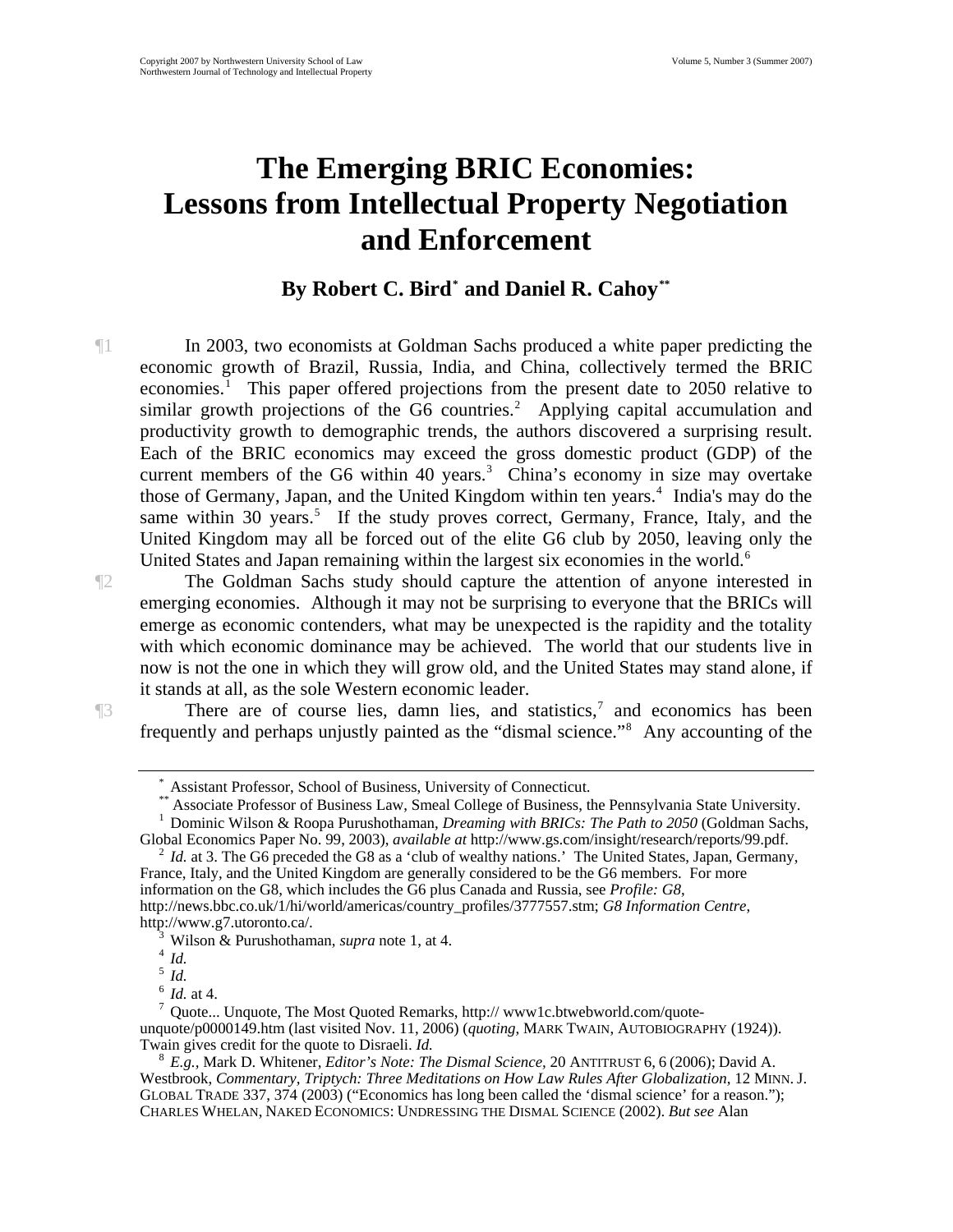Goldman Sachs paper must be done with caution. The authors rightly note that demographic shifts, changing investment rates, and different convergence rates can change the results of the study.<sup>[9](#page-3-0)</sup> Regional economic shocks, political unrest, and a stalling of needed reforms can derail one or all four of the BRICs from the lofty attainments of 2050.

¶4 Yet far from dismal, Wilson & Purushothaman's paper is fundamentally optimistic, at least from the perspective of the BRIC nations. Rigorous quantitative work such as theirs is badly needed in a profession traditionally focused on qualitative reasoning and argumentation.[10](#page-3-1) Furthermore, few legal articles focus on the BRICs as a collectively emerging economic force.<sup>11</sup> A 2005 conference held at the University of Connecticut studying the BRIC economies produced a compendium of BRIC-focused articles written largely by economists and business faculty.<sup>[12](#page-3-3)</sup> Just as this program thoughtfully explored the BRICs from a firm perspective, so too should the forward thinking symposium sponsored by the Northwestern Journal of Technology and Intellectual Property, of which the articles in this issue are a consequence, similarly illuminate legal issues.

¶5 Scholarly machinations aside, the question remains of how scholars should view the BRIC juggernaut. The BRIC economies are potentially a political and economic force emerging to unseat Western economic hegemony. On the other hand, the BRICs may be little more than a collection of disparate nations that share common characteristics of growth and emergence by chance rather than by design. The answer likely lies somewhere between these two extremes and legal scholars can help find the way.

¶6 This article briefly examines the converging and diverging economic and legal trends of the BRICs from an intellectual property perspective. Part I of this article explores the macroeconomic converging and diverging forces of BRICs, such as growth opportunities and constraints, transformations and challenges, as well as outward and inward foreign direct investment. This section will take a particular focus on intellectual property laws and enforcement as emblematic of the challenges experienced by emerging BRICs. Part II amplifies the focus on intellectual property with an examination of one of the most controversial current intellectual property topics–that of pharmaceutical patent

Krupnick, Colloguium, *Economic Analysis*, 16 PACE ENVT'L L. REV. 69, 69 (1998) (contrasting the notion of economics as a dismal science, the author writes, "I think of economics as a happy science.").<br><sup>9</sup> Wilson & Purushothaman, *supra* note 1, at 4.

<span id="page-3-1"></span><span id="page-3-0"></span><sup>&</sup>lt;sup>10</sup> See. e.g., Tracy E. George, *An Empirical Study of Empirical Legal Scholarship: The Top Law Schools*, 81 IND. L.J. 141, 141 (2006) ("[Empirical research] was uncommon in law schools through most of the last century."). *See also* Craig Allen Nard, *Empirical Legal Scholarship: Reestablishing a Dialogue Between the Academy and the Profession*, 30 WAKE FOREST L. REV. 347, 362 (1995) (reporting results of a telephone survey of 40 law professors selected at random from 20 schools that nearly 90% thought a "lack or shortage of empirical research in legal scholarship" existed).

<span id="page-3-2"></span> $\mu$ <sup>11</sup> Exceptions to this rule predating this symposium are, for example, Robert C. Bird, *Defending Intellectual Property Rights in the BRIC Economies,* 43 AM. BUS. L.J. 317 (2006); Michael Littlewood, *Tax Competition: Harmful to Whom?*, 26 MICH.J. INT'L L. 411, 478 n.278 (2004) and Srividhya Ragavan, *The Jekyll and Hyde Story of International Trade: The Supreme Court in Phrma v. Walsh and the TRIPS Agreement, 38 U. RICH. L. REV. 777, 824 n.279 (2004).* 

<span id="page-3-3"></span><sup>&</sup>lt;sup>12</sup> EMERGING ECONOMIES AND THE TRANSFORMATION OF INTERNATIONAL BUSINESS: BRAZIL, RUSSIA, INDIA AND CHINA (BRICS) (Subhash C. Jain ed. 2003). The conference and the publication by Elgar Press was hosted and sponsored by the University of Connecticut's Center for International Business Education and Research (CIBER), a program funded by the U.S. Department of Education. *Id.* at v, xv. Other CIBERs at Columbia University, University of Memphis, Thunderbird, the Galvin School of Management, and the University of Wisconsin co-sponsored the event. *Id.* at xiii.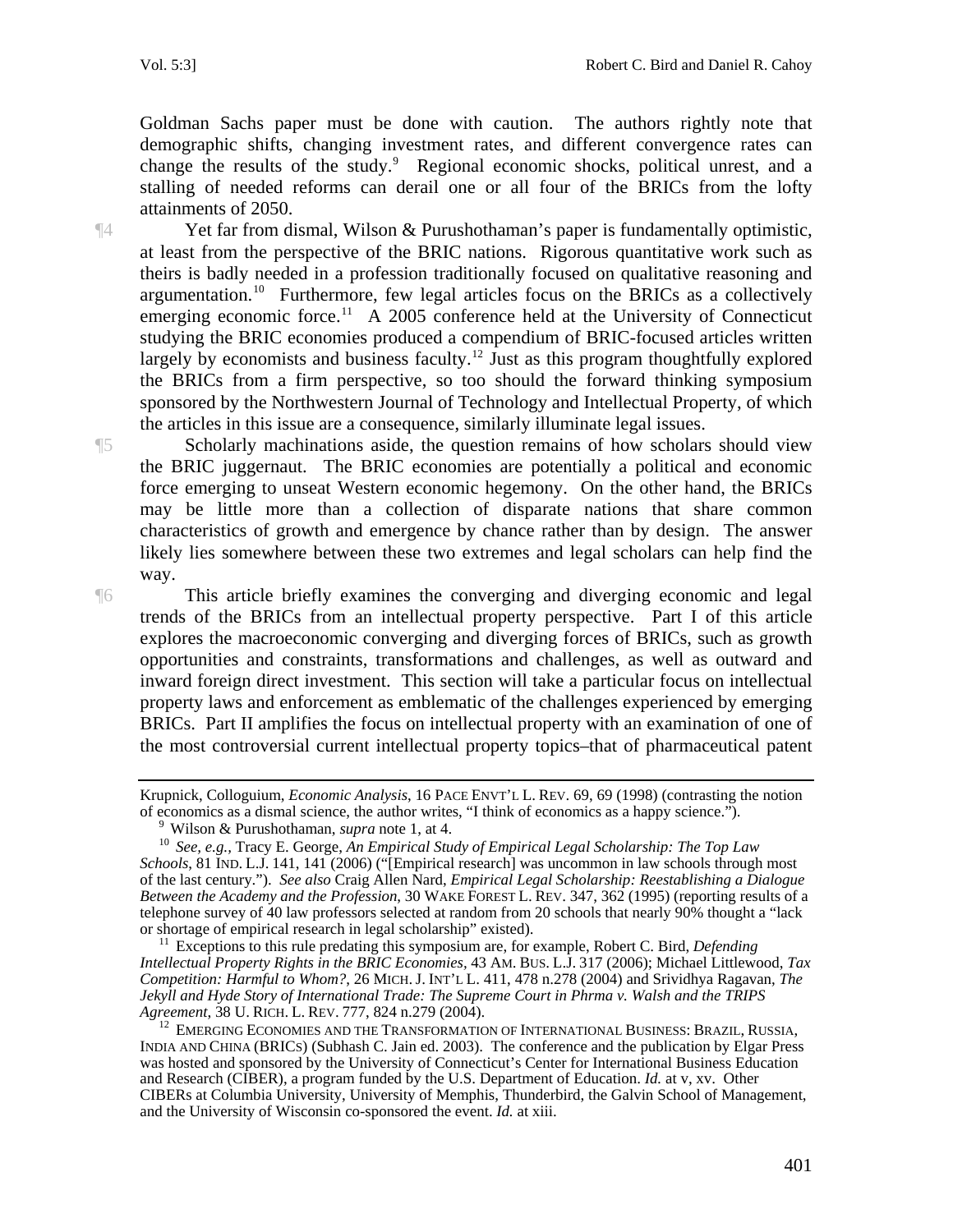rights. This section will examine the compulsory licensing statutes and practices of each BRIC member and draw conclusions from these activities about the differing approaches of emerging nations to heretofore unfamiliar legal structures and obligations.

#### I. THE ASCENDANCY OF THE BRICS: PHYSICAL AND INTELLECTUAL CAPITAL GROWTH AND CHALLENGES

¶7 The BRIC nations emerge from radically different economic and political histories. Brazil obtained independence from Portugal in 1822 and experienced a surge of industrialization through much of the twentieth century. In spite of the oil shocks of the 1970s, Brazil's GDP expanded 8% on average from 1970 to 1980. In the 1980s, Brazil suffered from low commodity prices, inflationary pressures, and high interest rates while at the same time making the transition from long-standing military intervention in governance to mainly civilian leadership. The 1990s and 2000s were marked with widely fluctuating growth rates, a depreciated currency, and poor administrative reforms.<sup>[13](#page-4-0)</sup>

¶8 Russia, by contrast, emerged from the disintegration of the Soviet Union in 1991 with little history of democratic governance and legal free markets. Russian leaders dismantled the centrally planned economy and distributed ownership of state enterprises to managers and other citizens. Private property ownership in Russia brought abuses through dubious loans-for-shares schemes in which powerful citizens "purchased" state assets from government officials in rigged auctions. The result was the emergence of a cadre of oligarchs who controlled most of Russia's most valuable natural resources and industrial assets.<sup>[14](#page-4-1)</sup>

¶9 Achieving independence in 1947, India has existed under democratic government for centuries. In spite of a diverse economy, India has suffered from a command and control planning system that has generated large bureaucratic governments, inefficient production and distribution methods, and a stifling restriction on imports. This policy, known as the "license raj,"<sup>[15](#page-4-2)</sup> resulted in India's share of international trade declining from 2.5% in 1947 to 0.5% in 1980. Weak returns on investments in large, capitalintensive projects arising from delay and cost overruns also contributed to India's economic malaise.[16](#page-4-3) Increased borrowing and rapid overpopulation has resulted in an economy poised for growth, but as of yet unable to completely unshackle itself from the remnants of government planning.<sup>[17](#page-4-4)</sup>

<span id="page-4-0"></span>

¶10 Finally, China has attempted to weave together the economic benefits of a market economy with the government social and political control of socialism. Forged in 1949,

<sup>13</sup> Ben L. Kedia, Somnath Lahiri & Debmalya Mukherjee, *BRIC Economies: Earlier Growth Constraints, Contemporary Transformations and Future Potential, and Key Challenges,* 47-48, *in* EMERGING ECONOMIES AND THE TRANSFORMATION OF INTERNATIONAL BUSINESS: BRAZIL, RUSSIA, INDIA AND CHINA (BRICS) (Subhash C. Jain ed. 2003). *See also* Diane M. Sweetwood, *Is Brazil's Economy* 

<span id="page-4-1"></span><sup>&</sup>lt;sup>14</sup> Daniel J. McCarthy & Sheila M. Puffer, *The Tortuous Trail Toward Corporate Governance in Russia* 218-220, *in* EMERGING ECONOMIES AND THE TRANSFORMATION OF INTERNATIONAL BUSINESS: BRAZIL,

<sup>&</sup>lt;sup>15</sup> E.g., Sumit K. Majumdar, *The Hidden Hand and the License Raj to an Evaluation of the Relationship* 

<span id="page-4-4"></span><span id="page-4-3"></span><span id="page-4-2"></span>*between the Age and the Growth of Firms in India*, 19 J. BUS. VENTURING 107 (2004).<br><sup>16</sup> Jagdish N. Sheth, *Making India Globally Competitive*, 29 VIKALPA: THE JOURNAL FOR DECISION<br>MAKERS 1 (2004).

 $17$  Kedia et al., *supra* note 13, at 51-52.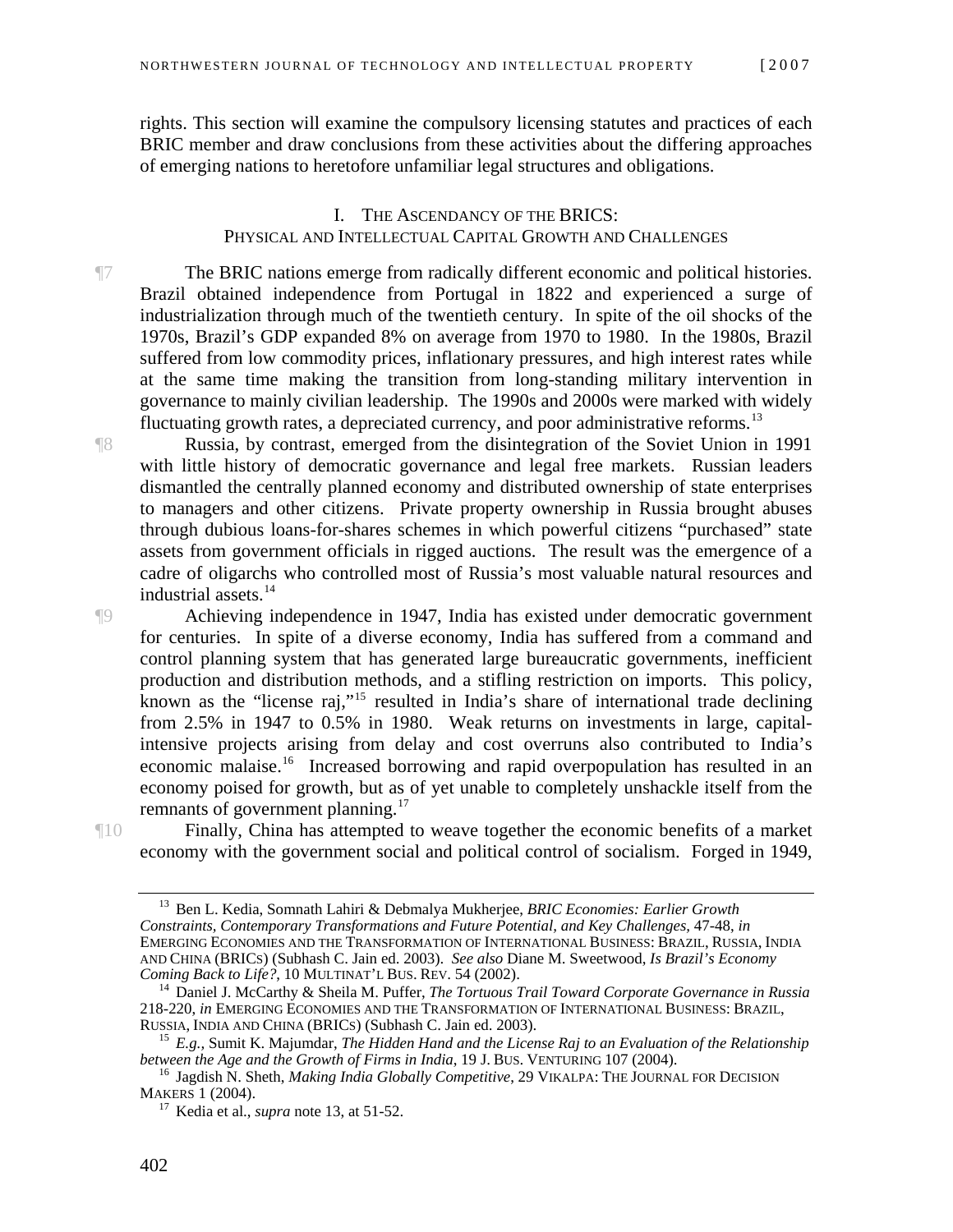the People's Republic of China has suffered from repeated attempts to jumpstart its economy. One of the most disastrous was Mao Zedong's "Great Leap Forward," a program of collectivization of agriculture and promotion of small-scale rural industry that, after initial success, wilted into an economic disaster. Forced production quotas resulted in goods produced, such as steel, that were useless for market consumption.<sup>18</sup> Mao's successor, Deng Xiaoping, brought economic reforms by opening China's large market to foreign investment.<sup>[19](#page-5-1)</sup> Today, China uneasily blends socialist governance and market planning while continuing its efforts at economic reform.

¶11 In spite of vastly different political histories, the BRIC treatment of intellectual property law and enforcement are all unsatisfactory, at least by American and perhaps European standards. All four BRICs have been subjected to coercive pressure from the United States. The way each nation has responded, however, is as different as the histories of the nations themselves.

¶12 During the 1980s and at least as far back as 1971, Brazil's intellectual property law lacked patent protection for pharmaceutical products and processes. $^{20}$  $^{20}$  $^{20}$  The Pharmaceutical Manufacturers' Association (PMA) claimed that Brazil's weak laws devalued their investments, impaired exports, and denied opportunities for further investment in Brazil.<sup>[21](#page-5-3)</sup> Claiming hundreds of millions of dollars in losses, the PMA chose the coercive route, seeking relief under Section  $301^{22}$  of the Trade Act of 1974.<sup>23</sup> Section 301 and its subsequent enhancements give the President authority to impose retaliatory sanctions against a nation that engages in unfair trade practices.<sup>[24](#page-5-6)</sup> Pursuant to the Act, the PMA filed a petition in 1987 with the United States Trade Representative

<span id="page-5-4"></span><span id="page-5-3"></span>*Pharmaceutical Industry and the TRIPS Uruguay Round Negotiations*, 9 NAFTA L. & BUS. REV. AM. 667, 674 (2003).<br><sup>22</sup> 19 U.S.C. § 2411 (2007).

<sup>23</sup> The stated purposes of the 1974 Trade Act are:

<span id="page-5-5"></span>(1) to foster the economic growth of and full employment in the United States and to strengthen economic relations between the United States and foreign countries through open and nondiscriminatory world trade;

(2) to harmonize, reduce, and eliminate barriers to trade on a basis which assures substantially equivalent competitive opportunities for the commerce of the United States;

(3) to establish fairness and equity in international trading relations, including reform of the General Agreement on Tariffs and Trade;

(4) to provide adequate procedures to safeguard American industry and labor against unfair or injurious import competition, and to assist industries, firm, workers, and communities to adjust to changes in international trade flows;

(5) to open up market opportunities for United States commerce in nonmarket economies; and

(6) to provide fair and reasonable access to products of less developed countries in the United States market.

<span id="page-5-6"></span>19 U.S.C. § 2102 (2007). 24 *See* Peter K. Yu, *From Pirates to Partners: Protecting Intellectual Property in China in the Twenty-First Century,* 50 AM. U. L. REV. 131, 139 n.37 (2000).

<sup>18</sup> *Id.* at 52-53.

<span id="page-5-1"></span><span id="page-5-0"></span><sup>&</sup>lt;sup>19</sup> Anne M. Wall, *Intellectual Property Protection in China: Enforcing Trademark Rights*, 17 MARQ. SPORTS L. REV. 341, 349-51 (2006). Deng's pragmatism toward economics is captured in his widely-cited quote from the 1960s, "Whether a cat is black or white makes no difference. As long as it catches mice, it is a good cat." H. Stephen Harris, Jr., *The Making of an Antitrust Law: The Pending Anti-Monopoly Law of the People's Republic of China*, 7 CHI. J. INT'L L. 169, 172 (2006). 20 Naomi A. Bass, *Implications of the TRIPS Agreement for Developing Countries: Pharmaceutical* 

<span id="page-5-2"></span>Patent Laws in Brazil and South Africa in the 21<sup>st</sup> Century, 34 GEO. WASH. INT'L L. REV. 191, 206-07 (2002). 21 Mohamed Omar Gad, *Impact of Multinational Enterprises on Multilateral Rulemaking: The*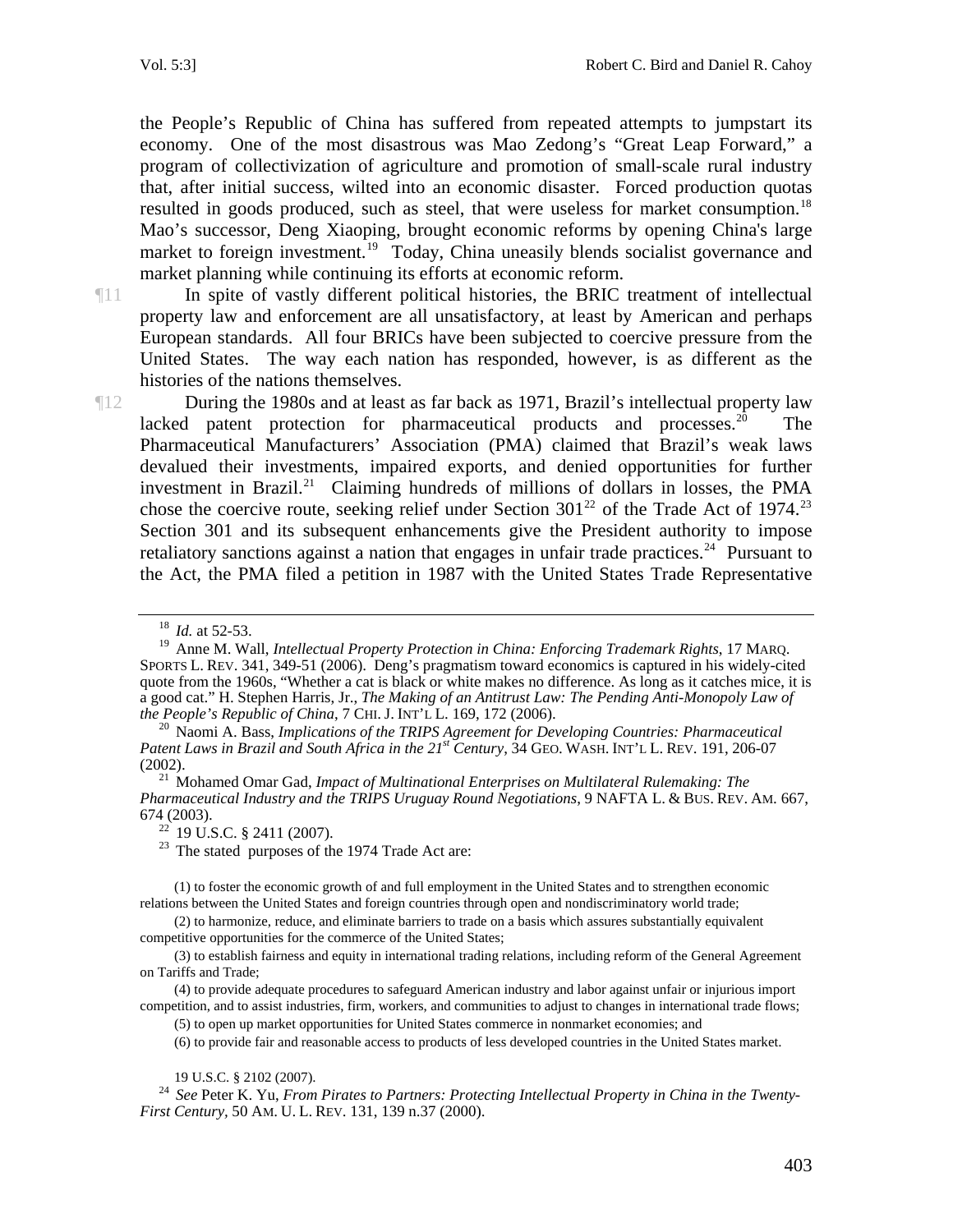(USTR), which is required to review whether a foreign country practice constitutes a barrier to U.S. exports.<sup>[25](#page-6-0)</sup> In 1988, President Reagan placed a 100% tariff on \$39 million dollars worth of Brazilian imports to the United States.<sup>[26](#page-6-1)</sup> Only when the Brazilian government announced that it would draft legislation protecting pharmaceutical products and processes and that it would ensure a bill would be presented to the Brazilian National Congress by March 20, 1991, did the U.S. government lift the sanctions.<sup>27</sup>

¶13 Russia has also experienced U.S. pressure. In 1995, the USTR placed Russia on its Watch List in 1995 and then elevated Russia to its Priority Watch List in 1997.<sup>[28](#page-6-3)</sup> While the U.S. government encouraged Russia to join the Berne Convention in exchange for preferential trade status, the motion picture industry lobbied the U.S. Congress to withhold ratification until Russia improved its copyright laws.<sup>[29](#page-6-4)</sup> In November 2006, Russian and American trade representatives signed a "Side Letter" formally known as the U.S.-Russia Bilateral Market Access Agreement on Intellectual Property Rights.<sup>[30](#page-6-5)</sup> This letter was negotiated in the context of Russia's continuing efforts to accede to the World Trade Organization (WTO).<sup>[31](#page-6-6)</sup> The letter establishes a binding blueprint for Russia to improve intellectual property enforcement, strengthen various laws, and fully implement the Agreement on Trade-related Aspects of Intellectual Property Rights (TRIPS).<sup>[32](#page-6-7)</sup> Cited by the International Intellectual Property Association (IIPA) as having the worst copyright piracy problem in the world,<sup>[33](#page-6-8)</sup> Russia remains on the USTR's Priority Watch List.<sup>[34](#page-6-9)</sup> The IIPA watchdog group recommended earlier this year that Russia remain there until meaningful progress on intellectual property develops.<sup>[35](#page-6-10)</sup> Furthermore, Russia is a major beneficiary of the U.S. Generalized System of Preferences (GSP) program, designed to promote the economies of developing countries through the allowance of

<span id="page-6-0"></span><sup>25</sup> *Id.* at 139. 26 Bass, *supra* note 20, at 207. Mohamed Omar Gad reports the amount at \$40 million. Gad, *supra* note

<span id="page-6-2"></span><span id="page-6-1"></span><sup>21,</sup> at 684. <sup>27</sup> Determination to Terminate Increased Duties on Certain Articles from Brazil, 55 Fed. Reg. 27,324 (July 2, 1990).

<span id="page-6-3"></span><sup>(</sup>July 2, 1990). 28 Connie Neigel, *Piracy in Russia and China: A Different U.S. Reaction,* 63 LAW & CONTEMP. PROBS. 179, 188 (2000). *See also* Tim Kuik, *Piracy in Russia: An Epidemic*, 20 WHITTIER L. REV. 831 (1999). *See*  Lianlian Lin, *Intellectual Property Protection in China*, 27 ACAD. LEGAL STUD. BUS. NAT'L PROC. 203, 205 (1998) ("[The] USTR prepares a list of countries, ranked from 'priority foreign country,' a country with the most egregious IPR problems, to 'priority watch list,' and to 'watch list,' a country that still warrant [sic] monitoring.").

<span id="page-6-4"></span><sup>29</sup> Bird, *supra* note 11, at 328. *See also* Lana C. Fleishman, *The Empire Strikes Back: The Influence of the United States Motion Picture Industry on Russian Copyright Law*, 26 CORNELL INT'L L.J. 189, 215-22

<span id="page-6-5"></span><sup>(1993). 30</sup> International Intellectual Property Alliance, 2007 Special 301 Report (Russian Federation), *at*

<span id="page-6-6"></span><sup>&</sup>lt;sup>31</sup> Russia is not currently a member of the WTO, having merely observer status. Brigitte Binkert, *Why the Current Global Intellectual Property Framework under TRIPS is not Working*, 10 INTELL. PROP. L. BULL. 143, 162 (2006). For more information in Russia's efforts to join the WTO, see *Accessions: Russian* 

<span id="page-6-7"></span><sup>&</sup>lt;sup>32</sup> U.S.-Russia Bilateral Market Access Agreement on Intellectual Property Rights, http://www.ustr.gov/assets/World\_Regions/Europe\_Middle\_East/Russia\_the\_NIS/asset\_upload\_file148\_10 011.pdf. 33 *IIPA 2007 Russia*, *supra* note 30, at 115. 34 United States Trade Representative, 2007 Priority Watch List, *available at*

<span id="page-6-10"></span><span id="page-6-9"></span><span id="page-6-8"></span>http://www.ustr.gov/assets/Document\_Library/Reports\_Publications/2007/2007\_Special\_301\_Review/asse t\_upload\_file884\_11123.pdf. [hereinafter *USTR 2007 Priority Watch List*] 35 *IIPA 2007 Russia*, *supra* note 30, at 115.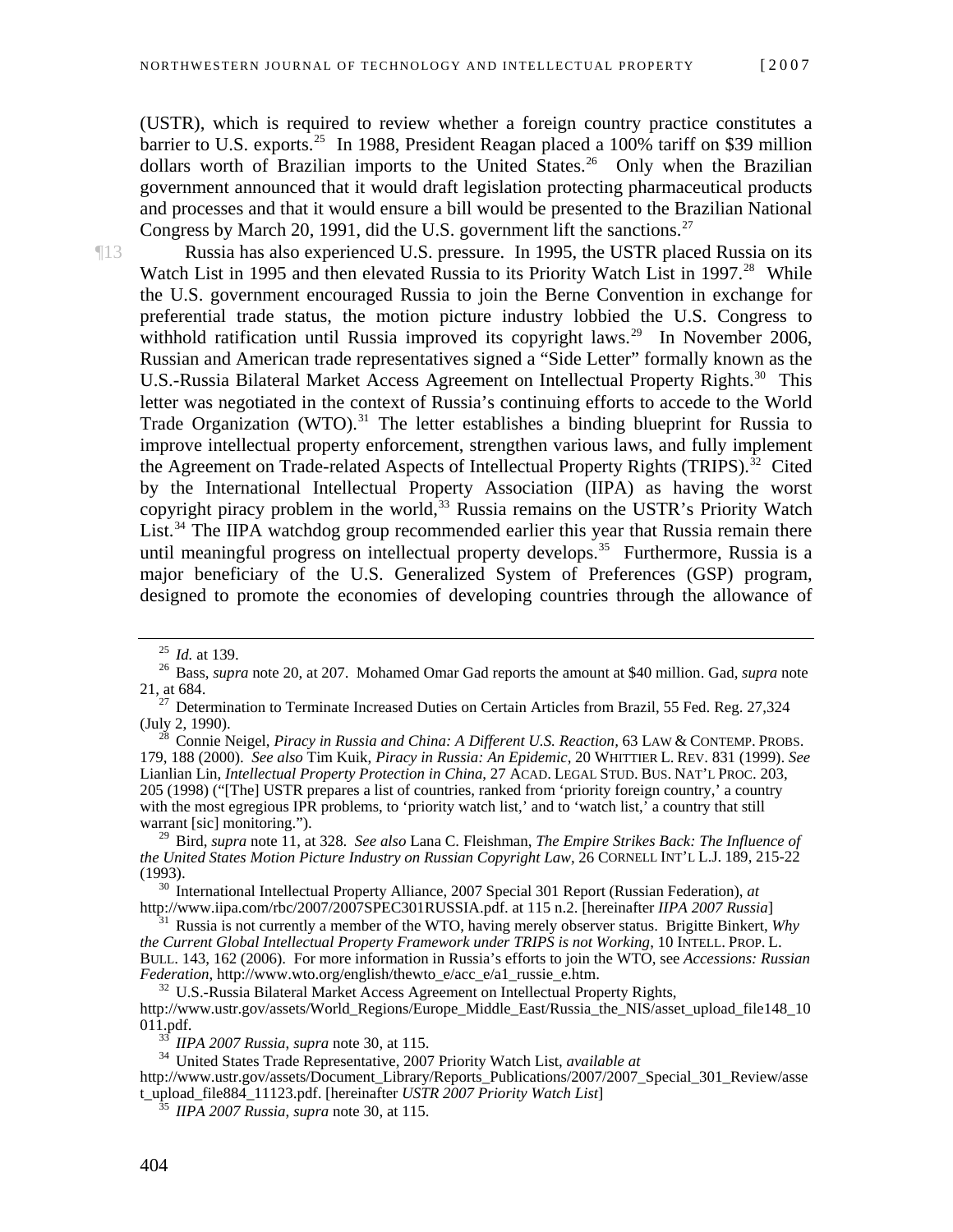duty-free products.<sup>[36](#page-7-0)</sup> Russia received GSP-linked trade benefits worth \$429.8 billion in 2003.<sup>[37](#page-7-1)</sup> The IIPA has recommended that the USTR suspend GSP benefits for Russia, and the USTR remarked in its 2007 Priority Watch List<sup>[38](#page-7-2)</sup> document that the U.S is "reviewing Russia's status as a beneficiary country under the U.S. Generalized System of Preferences (GSP) Program."[39](#page-7-3)

¶14 India led the charge against intermixing intellectual property and trade rights in the 1980s, refusing to even discuss the possibility of including patent protection in a General Agreement on Tariffs and Trade agreement (GATT).<sup>[40](#page-7-4)</sup> India's resistance ended in 1989, during the same period when India depleted its foreign currency reserves due to an economic crisis.<sup>[41](#page-7-5)</sup> India sought badly needed assistance from the International Monetary Fund (IMF), an entity heavily influenced by the United States.<sup>[42](#page-7-6)</sup> As a result of its IMF needs and other potential trade losses with the United States, India ultimately relaxed its opposition to the TRIPS agreement, a major result of GATT, and acceded to its provisions.<sup>[43](#page-7-7)</sup> U.S.-based pressure towards India did not end even after it agreed to follow the obligations of TRIPS. When the Indian government delayed in enacting enabling legislation, the United States sought redress through the WTO, which can ultimately authorize trade sanctions by one country against another, to compel India to amend its insufficiently strong patent legislation. $44$  In 2000, pharmaceutical representatives demanded that the USTR place India on its Priority Watch List. As of 2007, India remains on the USTR's Priority Watch List, cited for weak copyright laws, inadequate enforcement, and slow judicial resolution of criminal actions.<sup>[45](#page-7-9)</sup>

¶15 The United States repeatedly has threatened China with economic sanctions for its failure to protect intellectual property rights. After a 1979 agreement to treat one another's patents and trademarks equally failed to protect U.S. intellectual property rights,  $46$  the USTR placed China on its first Priority Watch List in 1989.  $47$  During the 1990s, China would respond to U.S. pressure by enacting ever stronger intellectual property laws. When U.S. firms found these laws or their enforcement unsatisfying, they

<span id="page-7-0"></span><sup>36</sup> Michael Mertens, *Thieves in Cyberspace: Examining Music Piracy and Copyright Law Deficiencies in Russia as it Enters the Digital Age,* 14 U. MIAMI INT'L & COMP. L. REV. 139, 179 n.308 (2006) (describing GSP program). *See also* United States Trade Representative: Generalized System of Preferences, *at* http://www.ustr.gov/Trade\_Development/Preference\_Programs/GSP/Section\_Index.html. 37 Mertens, *supra* note 36, at 180. 38 *IIPA 2007 Russia*, *supra* note 30, at 115.

<span id="page-7-3"></span><span id="page-7-2"></span><span id="page-7-1"></span><sup>39</sup> USTR 2007 Priority Watch List, *supra* note 34, at 8. *See also* Mertens, *supra* note 36, at 180 (recommending that "[t]he United States should immediately suspend Russia's GSP benefits until the country recognizes the online piracy problem and enforces copyright protection to the extent that a

<span id="page-7-4"></span>noticeable reduction in piracy results.").<br><sup>40</sup> C. O'Neal Taylor, *Linkage and Rule-Making: Observations on Trade and Investment and Trade and <i>Labor*, 19 U. PA. J. INT'L ECON. L. 639, 668 n.114 (1998).

<span id="page-7-5"></span><sup>&</sup>lt;sup>41</sup> George K. Foster, *Opposing Forces in a Revolution in International Patent Protection: The U.S. and India in the Uruguay Round and its Aftermath, 3 UCLA J. INT'L & FOREIGN AFF. 283, 316 (1998).* 

<span id="page-7-8"></span><span id="page-7-7"></span><span id="page-7-6"></span><sup>&</sup>lt;sup>42</sup> *Id.*<br>
<sup>43</sup> *Id.* at 317.<br>
<sup>44</sup> Bird, *supra* note 11, at 345.<br>
<sup>45</sup> *USTR 2007 Priority Watch List, supra* note 34, at 10.<br>
<sup>46</sup> Agreement on Trade Relations Between the United States of America and the People's Rep

<span id="page-7-11"></span><span id="page-7-10"></span><span id="page-7-9"></span><sup>&</sup>lt;sup>47</sup> David Hindman, *The Effect of Intellectual Property Regimes on Foreign Investments in Developing Countries,* 23 ARIZ. J. INT'L & COMP. L. 467, 485 (2006).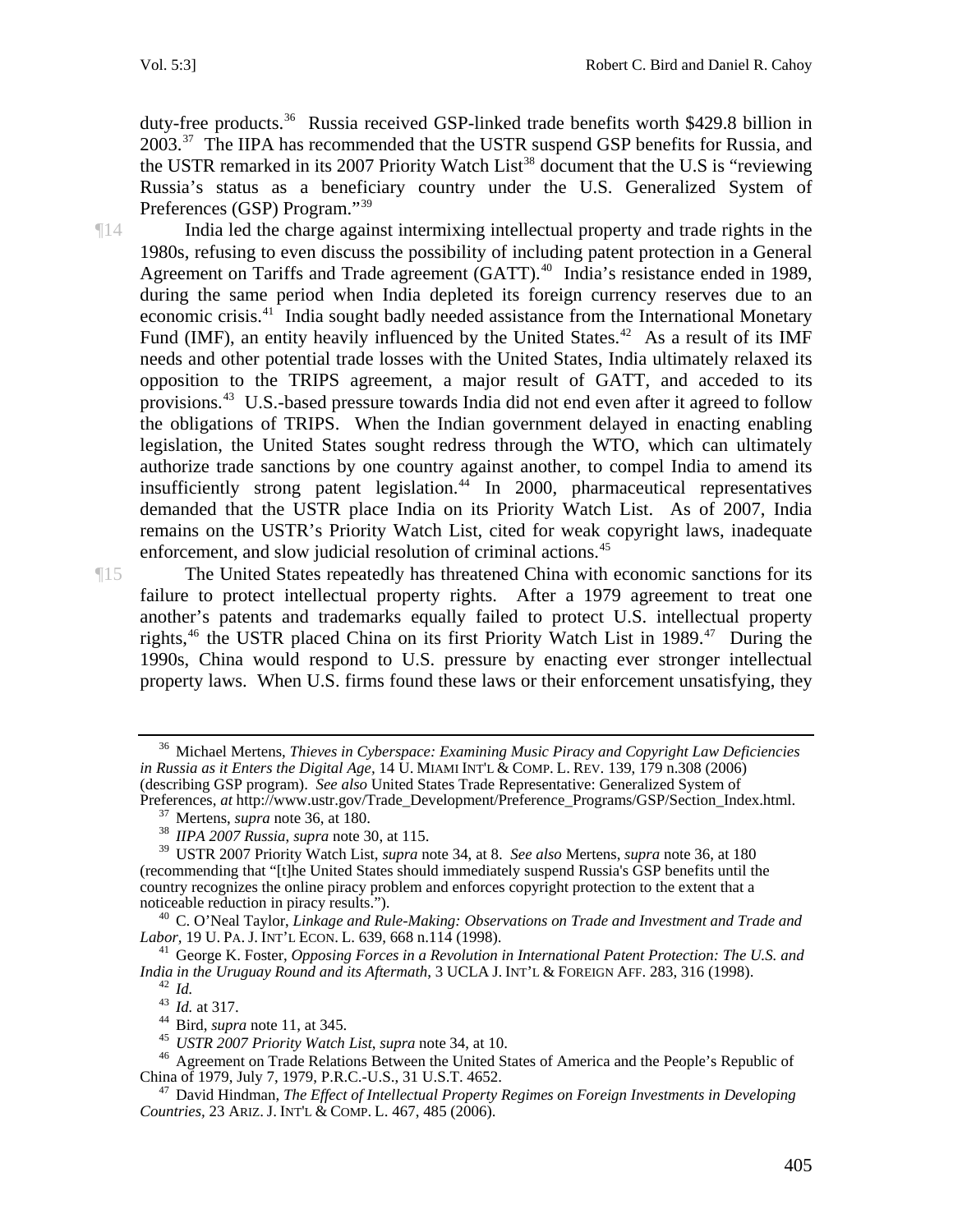would lobby the U.S. government to impose sanctions.<sup>[48](#page-8-0)</sup> A last minute compromise between American and Chinese negotiators would avert a trade war and satisfy public opinion. But, as interest in piracy inevitably waned after the highly publicized agreement, American companies in China sensitive to intellectual property concerns would again demand assistance from the government to aid them in protecting their intellectual property rights abroad.<sup>[49](#page-8-1)</sup> The result has been a frustrating "China Cycle" of negotiation, agreement, and renegotiation that has continued for over a decade.<sup>[50](#page-8-2)</sup> As of 2007, China remains on the USTR's Priority Watch List.<sup>[51](#page-8-3)</sup>

¶16 In spite of current problems, the United States has succeeded at least in part in improving the protection of intellectual property rights in the BRICs over the past 20 years. All four BRICs relented somewhat under U.S. pressure to pass new laws and improve enforcement. The BRICs, however, are not simply compliant states. Each BRIC nation has developed its own successful strategy for resisting the unfettered will of the United States.

¶17 Of the four BRICs, Brazil has been by far the most masterful in counteracting the economic and political influence of the United States over global intellectual property law. In 1997, Brazil enacted new legislation that included a "local working" requirement which subjects a patent owner to potential compulsory licensing within three years after the patent is granted if, among other reasons, the patent owner fails to manufacture the product within Brazilian territory.<sup>[52](#page-8-4)</sup> The new law lowered production costs on critical drugs due to the increased local production.<sup>[53](#page-8-5)</sup> The law also improved Brazil's ability to develop local manufacturing capacity and expertise to certain manufacture drugs once their patents have expired.<sup>[54](#page-8-6)</sup>

¶18 The American pharmaceutical industry responded by predicting that Brazil's actions would undermine efforts to develop new and improved treatments for important public health problems such as suppression of the HIV virus.<sup>[55](#page-8-7)</sup> If the Brazilian government issued a compulsory license breaking these critical patents, the industry said it will "ensure that companies whose patents are broken will not be selling their next generation AIDS drugs, or any other medication for that matter, in Brazil."[56](#page-8-8) The United States also responded bringing a complaint against Brazil before the WTO, arguing that Article 68 contravened Article 27(1) of TRIPS, which prohibits national patent protection laws from discriminating with regard to the locale of invention.<sup>[57](#page-8-9)</sup> According to the

<sup>&</sup>lt;sup>48</sup> Bird, *supra* note 11, at 342.

<span id="page-8-4"></span><span id="page-8-3"></span><span id="page-8-2"></span><span id="page-8-1"></span><span id="page-8-0"></span><sup>&</sup>lt;sup>50</sup> *Id. See also* Yu, *supra* 24, at 134-35.<br><sup>51</sup> *USTR* 2007 *Priority Watch List, supra* note 34, at 1-6.<br><sup>52</sup> *Id.* The patent owner will be allowed to import the drug if the owner can show "economic unfeasibility" o

<span id="page-8-5"></span><sup>&</sup>lt;sup>53</sup> Ubirajara Regis Quintanilha Marques et al., *Brazil's AIDS Controversy: Antiretroviral Drugs, Breaking Patents, and Compulsory Licensing, 60 FOOD & DRUG L.J. 471, 474 (2005).* 

<span id="page-8-6"></span><sup>&</sup>lt;sup>54</sup> Claudia Schulz, *The TRIPS Agreement and Intellectual Property in Brazil*, 98 AM. SOC'Y INT'L L. PROC. 100, 101 (2004). The Article has been credited with reducing prices of key anti-retroviral AIDS drugs Efavirenz and Indinavir by 64% and 77%, respectively. Carlos Passarelli & Veriano Terto, Jr., *Good* 

<span id="page-8-9"></span><span id="page-8-8"></span><span id="page-8-7"></span><sup>&</sup>lt;sup>55</sup> Marques, *supra* note 53, at 476.<br><sup>56</sup> *Id.* (quoting Institute for Policy Innovation, Necessity Breeds Invention (Protection), Techbytes 2.14 (Apr. 15, 2005), *available at http://www.iipi.org*).

WTO Dispute Settlement Body, Brazil--Measure Affecting Patent Protection--Request for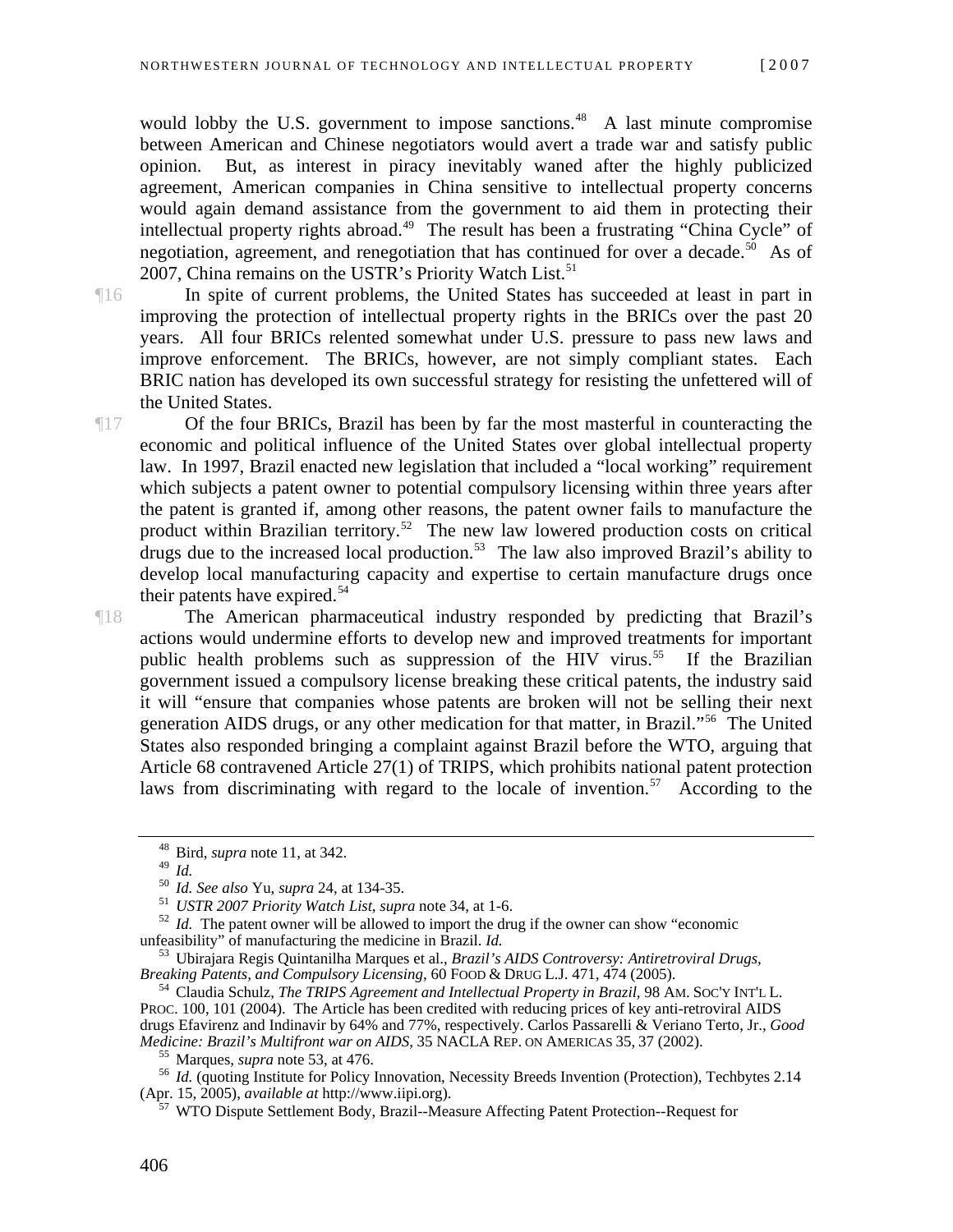USTR's Special 301 report in 2001, Brazil's claim that impairment of Article 68 would threaten its anti-AIDS program was inaccurate because Brazilian law already allowed for compulsory licenses for national emergencies, such as AIDS-prevention under Article 71.[58](#page-9-0) The USTR called Article 68 a hidden trade barrier because it could require licensing "for any patented product, from bicycles to automobile components to golf clubs . . . [and is] discriminating against all imported products in favor of locally produced products."[59](#page-9-1) The USTR further characterized Article 68 "a protectionist measure intended to create jobs for Brazilian nationals."[60](#page-9-2)

¶19 Instead of quietly defending Article 68 on the merits before the WTO, Brazil pled its case before the court of public opinion. Although Article 68 granted a compulsory license to any good regardless of social importance, Brazil tied Article 68 to the deeply controversial AIDS debate raging between developing countries and pharmaceutical enterprises. During this period, 39 pharmaceutical firms were suing the South African government to stop it from importing generic versions of anti-retroviral drugs that were patented in South Africa.<sup>[61](#page-9-3)</sup> The ill-targeted lawsuit, which triggered a proliferation of global activism and significant damage to public opinion, was filed against a nation where 20% of South Africa's adult population, or 4.2 million people, were believed to be infected with the HIV virus.<sup>[62](#page-9-4)</sup> Brazil used South Africa as a comparison point to parade its highly successful anti-AIDS program, implying that this program would be in jeopardy if the United States succeeded before the WTO. $^{63}$  $^{63}$  $^{63}$  AIDS activists and nongovernmental organizations (NGOs) accused the U.S. government of profiting at the expense of infected Brazilians and commenced a signature campaign.<sup>[64](#page-9-6)</sup> Brazil hosted a global meeting of NGO representatives and organized a march on the U.S. consulate to protest the complaint, with similar demonstrations occurring in other Brazilian cities.<sup>65</sup> Brazil successfully lobbied for a United Nations Commission on Human Rights resolution affirming the right of access to medication.<sup>[66](#page-9-8)</sup> The United States was the sole abstention of the 53 member body, every member of which voted to pass the resolution.<sup>[67](#page-9-9)</sup>

¶20 Not satisfied with what one commentator called a "public relations disaster["68](#page-9-10) for the United States, Brazil went on the offensive by filing its own complaint before the WTO challenging portions of the U.S. patent code as non-compliant with TRIPS.<sup>69</sup>

<span id="page-9-0"></span>http://www.cptech.org/ip/health/ustr/special301.pdf. [hereinafter 2001 Special 301 Report]

<span id="page-9-3"></span><span id="page-9-2"></span><sup>60</sup> 2001 Special 301 Report, *supra* note 34.<br><sup>61</sup> Passarelli & Terto, *supra* note 54 at 41.<br><sup>62</sup> Sabin Russell, *AIDS Experts to Meet in Eye of Epidemic/20% of South Africa's Adults are Infected*,<br>S.F. CHRON., Jul. 7,

<span id="page-9-8"></span><span id="page-9-7"></span><span id="page-9-6"></span>available at http://www.unimaas.nl/bestand.asp?id=3827, at 16. See also Marques, supra note \_\_, at 471.<br><sup>64</sup> Chakravarthi Raghavan, *US beats a (tactical) retreat over Brazil's patent law*, THIRD WORLD<br>NETWORK, http://www.

Consultations by the United States, WTO Doc. WT/DS199/1 (June 8, 2000). 58 United States Trade Representative, 2000 Special 301 Report, *available at*

<span id="page-9-1"></span><sup>59</sup> *Id. See also* Haochen Sun, *The Road to Doha and Beyond: Some Reflections on the TRIPS Agreement* 

<span id="page-9-5"></span><span id="page-9-4"></span><sup>&</sup>lt;sup>63</sup> Anselm Kamperman Sanders, *The Development Agenda for Intellectual Property: Rational Human Policy or "Modern-Day Communism"?*, lecture presented at Universiteit Maastricht (May 20, 2005),

<span id="page-9-9"></span>

<span id="page-9-11"></span><span id="page-9-10"></span>

<sup>&</sup>lt;sup>65</sup> Passarelli & Terto, *supra* note 54, at 41-42.<br>
<sup>66</sup> Sanders, *supra* note 63, at 16.<br>
<sup>67</sup> Id.<br>
<sup>68</sup> Raghavan, *supra* note 64.<br>
<sup>69</sup> Sue Ann Mota, *TRIPS: Ten Years of Disputes at the WTO*, 9 COMPUTER L. REV. & TEC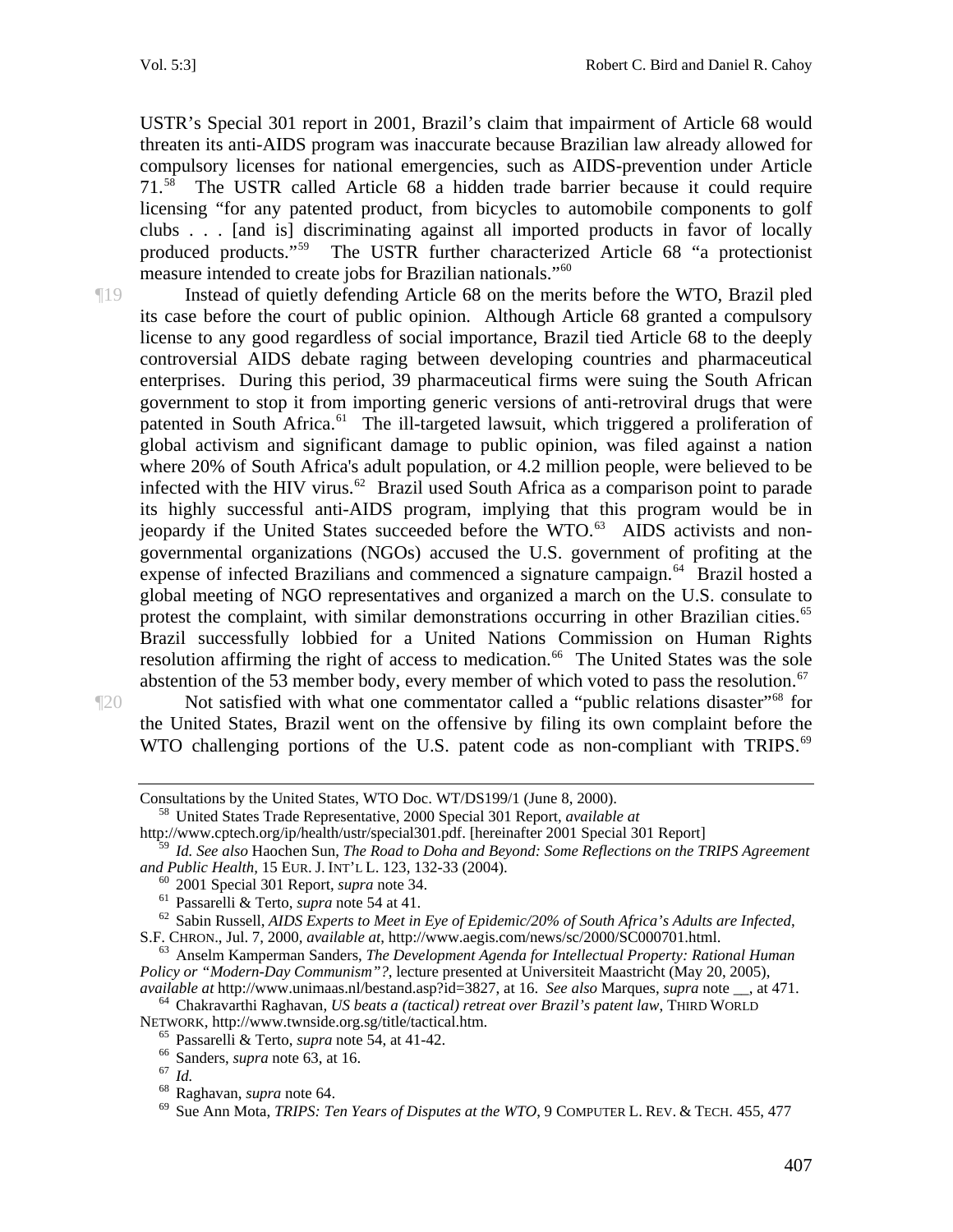Brazil challenged 30 U.S.C § 202, which stated that products arising from small business or non-profit patent rights in inventions made with federal assistance shall be made substantially in the United States.<sup>[70](#page-10-0)</sup> This provision also stated that licenses arising from federally-owned inventions shall be manufactured in the United States.<sup>[71](#page-10-1)</sup> India even joined the fray, claiming that it had a "systemic interest" in the proceeding.<sup>[72](#page-10-2)</sup> The combined pressure from Brazilian leadership, Brazil's reprisal WTO action, and NGOs forced the United Sates to withdraw its original complaint from the WTO.<sup>[73](#page-10-3)</sup>

¶21 Russia, by contrast, does not press its advantage in the court of public opinion, but rather, resists United States pressure because of its unique political position as a nuclear nation, member of the U.N. Security Council, and a former superpower. In the past, Russia's lack of intellectual property protection had been dealt with relatively leniently by the United States as compared to Brazil, India, and China. This may be due to the unique position that Russia held during the 1990s. In the post-Soviet era, the United States emerged as a strong supporter of the Yeltsin government.<sup>[74](#page-10-4)</sup> Government officials speculated that pressing Russia for stronger intellectual property protection would unnecessarily push the Russian government back towards strong state controls if its economy faltered.<sup>[75](#page-10-5)</sup> In addition, Russia has never been traditionally viewed as the enormous consumer market that has attracted businesspeople to China, India, and to a lesser extent, Brazil.<sup>[76](#page-10-6)</sup> Most recently, Russia has played a key role in the global political arena on such controversial issues as the U.S. war in Iraq, dissemination of nuclear technologies, and terrorism. Current and future U.S. political administrations may not want to antagonize Russia unnecessarily, and Russia's desired entry into the WTO may be one of only places where the United States may be able to exert meaningful leverage.<sup>[77](#page-10-7)</sup>

¶22 As a result, Russia's political importance has allowed it to avoid making the necessary changes in its political, judicial, and law enforcement systems to halt piracy. Russia has no single agency responsible for IPR enforcement, nor a single policymaker in charge of creating or enforcing intellectual property policy.<sup>[78](#page-10-8)</sup> Enforcement powers are scattered amongst many government agencies, with one entity having authority over plant

<span id="page-10-1"></span><span id="page-10-0"></span><sup>(2005).&</sup>lt;br>
<sup>70</sup> 30 U.S.C. § 202 (2007). *See also* Mota, *supra* note 69, at 477.<br>
<sup>71</sup> 30 U.S.C. § 202 (2007). *See also* Mota, *supra* note 69, at 477.<br>
<sup>72</sup> WTO Request to Join Consultations, U.S. – U.S. Patents Code, WT

<span id="page-10-3"></span><span id="page-10-2"></span><sup>&</sup>lt;sup>73</sup> Terrence M. Brennan, *The United States and Brazil Agree to Disagree over Brazil's Patent Law*, 13 INT. PROP. & TECH. L.J. 1, 5 (2001).

<span id="page-10-6"></span><span id="page-10-5"></span><span id="page-10-4"></span><sup>&</sup>lt;sup>74</sup> See, e.g., Philip Zelikow, *Beyond Boris Yeltsin*, 73 FOREIGN AFF. 44 (1994).<br><sup>75</sup> Neigel, *supra* note 28, at 197.<br><sup>76</sup> In 2006, combined imports and exports for Brazil, China, and India exceed those of Russia. See United States International Trade Commission: U.S. Trade Balance, by Partner Country 2006, *at*

<span id="page-10-7"></span>See, e.g., Fred Weir, *US-Russia Rift Widening, Despite Pact, CHRISTIAN SCI. MON., Nov. 21, 2006, available at,* http://www.csmonitor.com/2006/1121/p06s02-woeu.html (quoting Viktor Kremeniuk, deputy director of the Institute of USA-Canada Studies in Moscow as stating, "The only thing that has prevented a full slide into a new cold war was the personal relationship between Bush and Putin. . . . Now, as a result of an election that has greatly weakened Bush, he is reaching out to Putin for help on foreign policy issues such as Iran, using the only carrot he has: WTO membership."). 78 *IIPA 2007 Russia*, *supra* note 30, at 132.

<span id="page-10-8"></span>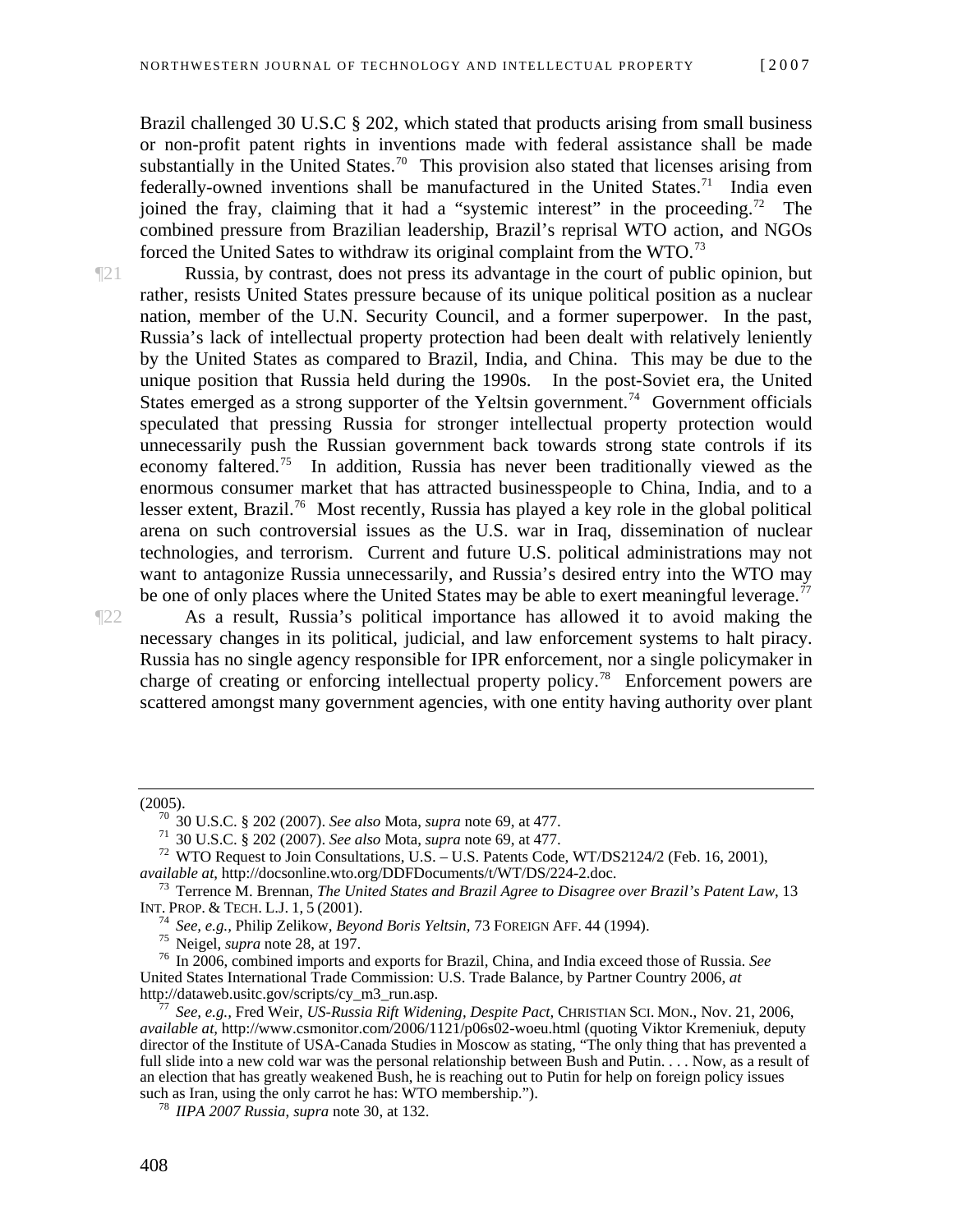licensing and another over copyright policy.<sup>[79](#page-11-0)</sup> A working government commission to address intellectual property problems excludes rights holders from participation.<sup>[80](#page-11-1)</sup>

¶23 In a nation where copyright piracy ranks second to none in the world, Russian authorities have finally commenced raids against illegal optical disc plants. $81$  These raids, however, are rarely executed by surprise and often undertaken without the cooperation of the copyright holders of the pirated materials.<sup>[82](#page-11-3)</sup> The result has been that almost all of the optical disc plants raided over the last three years remain in operation.<sup>83</sup> Furthermore, Russian authorities are apparently not above outright chicanery to hide the extent of piracy. The IIPA reports that when a U.S. government official met Russian government officials in Moscow in late January 2007, all pirated products disappeared from the store and market shelves or stores were closed.<sup>[84](#page-11-5)</sup> On February 5, after the U.S. delegation departed, pirated goods miraculously returned to these establishments.<sup>[85](#page-11-6)</sup> The Russian government has the resources to suppress piracy, but the lack of strong incentives or impending sanctions gives it little reason to do so.

¶24 India lacks the economic power of China and the political importance of Russia in the eyes of the United States. That does not leave India, however, without an intellectual property resistance strategy. Although India has made significant strides in improving intellectual property rights, it has done so only at the slowest possible speed. Once India formally agreed to adopt TRIPS and its associated intellectual property requirements, it moved toward compliance at a glacial pace. Even then, a number of Indian lawmakers still resisted implementing TRIPS.<sup>[86](#page-11-7)</sup> For example, TRIPS Article 70.8(a) required India to establish a patent office for receiving submissions for inventions.<sup>[87](#page-11-8)</sup> Yet, a "procedural" mishandling" enabling legislation caused the Indian Parliament to fail to adopt the necessary statutes to establish the patent office within the necessary time.<sup>[88](#page-11-9)</sup>

¶25 The United States responded by opening an investigation into India's failure to effectively patent and by filing a formal claim with the  $WTO$ .<sup>[89](#page-11-10)</sup> The WTO Dispute Settlement Body concluded that India failed to comply with TRIPS, and India unsuccessfully appealed.<sup>[90](#page-11-11)</sup> A March 2, 1998 deadline for India to comply came and went.<sup>[91](#page-11-12)</sup> After three extensions granted by the United States, India and the U.S. finally agreed to a new April, 1999 deadline to implement the necessary legislation.<sup>[92](#page-11-13)</sup> By March, 1999, India's legislature finally managed to pass an "emergency measure"

<span id="page-11-8"></span><span id="page-11-7"></span><span id="page-11-6"></span><span id="page-11-5"></span>*States and India*, 17 WIS. INT'L L.J. 579, 585 (1999). 88 Bird, *supra* note 11, at 345.

 $\frac{89}{90}$  Tomar, *supra* note 87, at 585.<br><sup>90</sup> See Report of the Appellate B

<span id="page-11-13"></span><span id="page-11-12"></span><span id="page-11-11"></span><span id="page-11-10"></span><span id="page-11-9"></span><sup>90</sup> *See* Report of the Appellate Body, India-Patent Protection for Pharmaceutical and Agricultural Chemical Products, WT/DS50/AB/R (Dec. 19, 1997).

91 Tomar, *supra* note 87, at 589.

92 Bird, *supra* note 11, at 346.

<span id="page-11-4"></span>

<span id="page-11-3"></span><span id="page-11-2"></span><span id="page-11-1"></span><span id="page-11-0"></span><sup>&</sup>lt;sup>79</sup> Id. at 124.<br><sup>80</sup> Id. at 132.<br><sup>81</sup> IIPA 2007 Russia, supra note 30, at 122.<br><sup>82</sup> Id. at 116.<br><sup>83</sup> Id. at 123.<br><sup>84</sup> Id. at 126.<br><sup>85</sup> Id.<br><sup>85</sup> Id. at 5A. 87 David K. Tomar, Note, *A Look Into the WTO Pharmaceutical Patent Dispute between the United*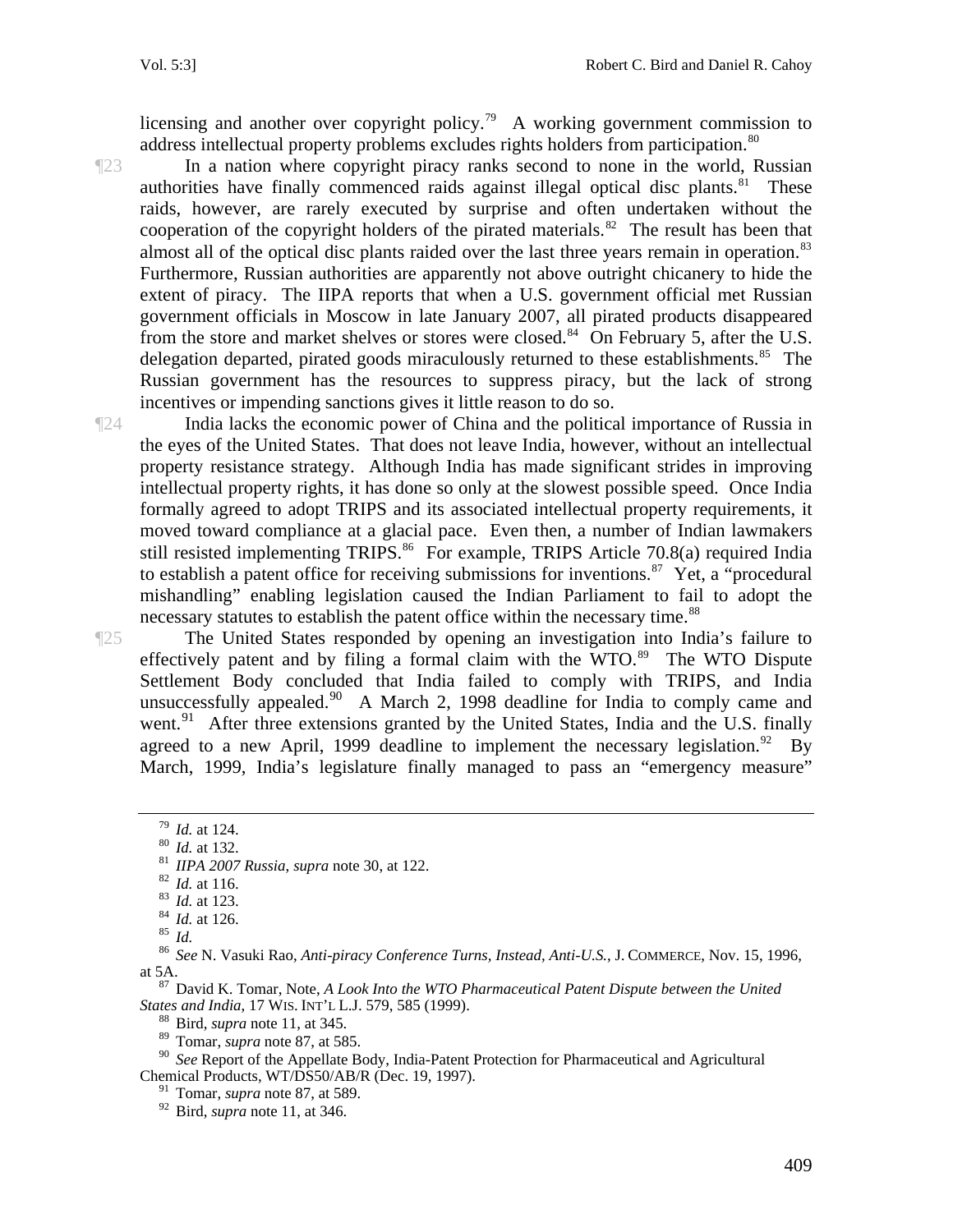complying with TRIPS while the backlog of unprocessed patent applications exceeded 30,000.[93](#page-12-0)

- ¶26 Drug firm representatives pressed the USTR again to place India on the Priority Foreign Country list in February, 2000.<sup>[94](#page-12-1)</sup> Apparently anticipating this pressure, India introduced a new patents bill in 1999, but it was eventually shuttled away to a legislative committee pending further review.<sup>[95](#page-12-2)</sup> Another patent bill emerged again in 2002, but was drafted to allow India to grant a compulsory license for patented drugs in a national emergency.<sup>[96](#page-12-3)</sup> In March 2005, over five years after U.S. applied direct pressure upon India to act, India finally enacted a patent law sufficiently protecting software, agricultural, and pharmaceutical products.<sup>[97](#page-12-4)</sup>
- ¶27 India's procedural slowness is not limited to patent infringement. India has also been slow to enact optical disc regulations that would license factories, grant authority to conduct surprise inspections, and gather sample discs for forensic testing to prevent piracy[.98](#page-12-5) Legislation implementing these regulations has been under discussion for over three years with no immediate sign of passage.<sup>[99](#page-12-6)</sup> Amendments necessary to harmonize existing copyright law with leading treaties have made no progress, even with many years of discussion by a "core group" in the Ministry of Human Resources Development and the release of a draft in early 2006 seeking public comment.<sup>[100](#page-12-7)</sup> There appears to be little sign of Indian procedural efficiency increasing anytime in the future.

¶28 The Chinese government, while no doubt able to manipulate global public opinion like Brazil or drag its legislative heels like India, has been the most direct of all when faced with pressure to conform from the United States. In 1988, the USTR placed China on its Priority Watch List and China reacted with improvements to its intellectual property laws.<sup>[101](#page-12-8)</sup> In 1991, when dissatisfaction from American business generated even closer scrutiny of China's intellectual property practices, the U.S. government threatened to impose \$1.5 billion in tariffs on a variety of Chinese goods.<sup>[102](#page-12-9)</sup> China, by now a robustly growing economic power, simply threatened retaliation with its own tariffs on American aircraft, chemicals, corn, cotton, and steel.<sup>[103](#page-12-10)</sup> After lengthy negotiations, China and the United States reached a Memorandum of Understanding in January 1992 (1992 MOU), narrowly averting a costly trade war.<sup>[104](#page-12-11)</sup>

<sup>93</sup> *Id.*

<span id="page-12-1"></span><span id="page-12-0"></span><sup>94</sup> Press Release, PhRMA, *PhRMA Calls for Vigillance [sic] on Intellectual Property Protection; Recommends Argentina, Egypt and India as "Priority Foreign Countries"*,

http://www.pharma.org/mediaroom/press/releases///21.02.2000.20.cfm (Feb. 21, 2000).

<span id="page-12-2"></span><sup>&</sup>lt;sup>95</sup> Srividhya Ragavan, *Can't we All Get Along? The Case for a Workable Patent Model*, 35 ARIZ. ST. L.J. 117, 148 (2003).

<span id="page-12-4"></span><span id="page-12-3"></span><sup>&</sup>lt;sup>96</sup> *Id.* at 148 & n.312.<br><sup>97</sup> *Patents Bill: Govt takes Left on board*, BUSINESS STANDARD, Mar. 19, 2005, at 1.(available at 2005 WLNR 4249411)

<span id="page-12-5"></span><sup>&</sup>lt;sup>98</sup> International Intellectual Property Alliance, 2007 Special 301 Report (India), *at* http://www.iipa.com/rbc/2007/2007SPEC301INDIA.pdf, at 49. [hereinafter IIPA 2007 India]

<span id="page-12-11"></span>

<span id="page-12-10"></span><span id="page-12-9"></span><span id="page-12-8"></span><span id="page-12-7"></span><span id="page-12-6"></span><sup>&</sup>lt;sup>99</sup> Id.<br>
<sup>100</sup> Id.<br>
<sup>101</sup> Bird, *supra* note 11, at 340; Yu, *supra* note 24, at 140-41.<br>
<sup>102</sup> Id. at 142.<br>
<sup>103</sup> Id. at 142.<br>
<sup>103</sup> Paul C.B. Liu, *U.S. Industry's Influence on Intellectual Property Negotiations and Sp Actions*, 13 UCLA PAC. BASIN L.J. 87, 112 (1994).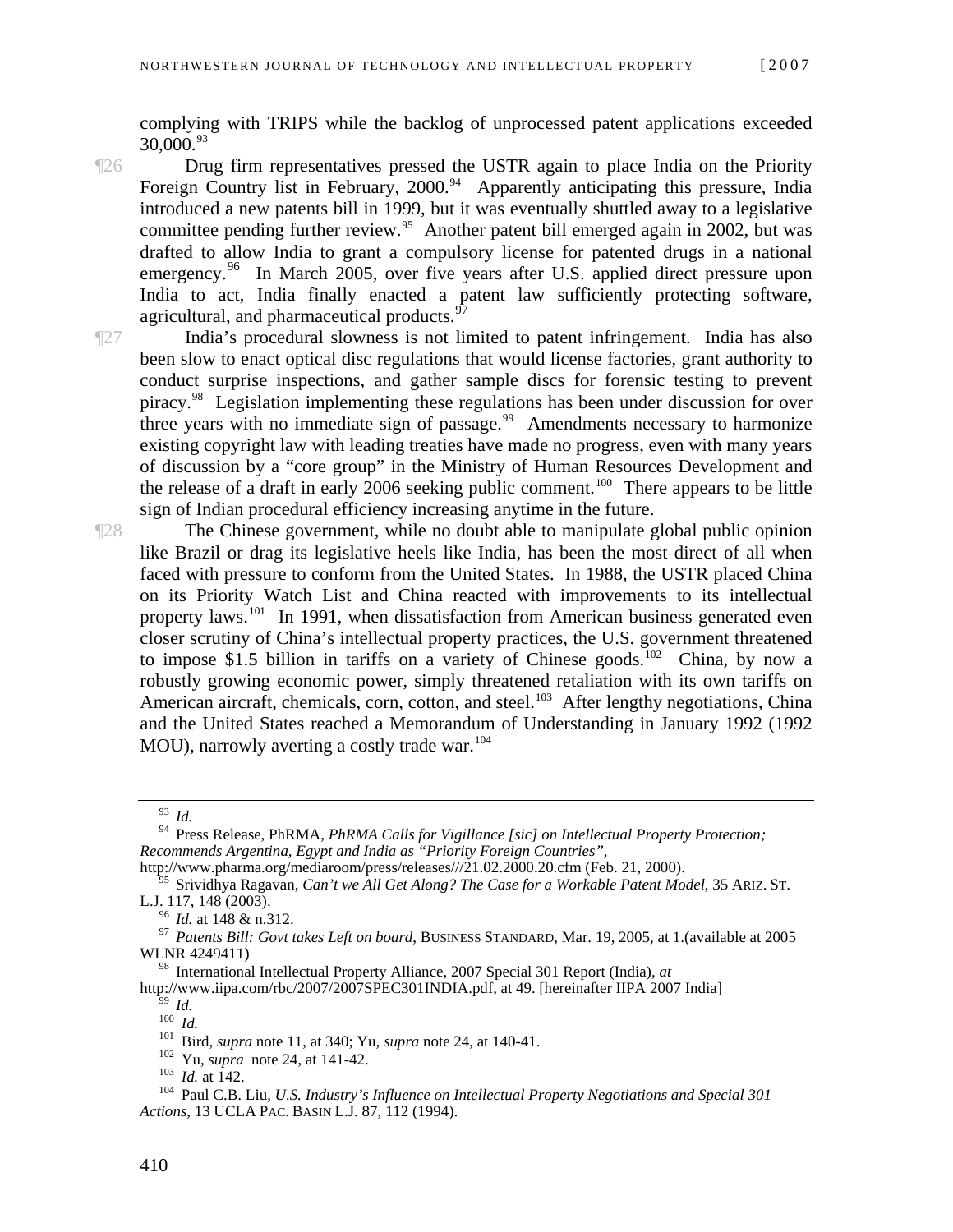¶29 After the 1992 MOU, China significantly improved its intellectual property laws and joined the Berne and Geneva Conventions in 1993.<sup>[105](#page-13-0)</sup> Yet, in 1994 the United States again cited China's lack of commitment to intellectual property protection and threatened to impose tariffs.<sup>[106](#page-13-1)</sup> Not surprisingly, China threatened its own tariffs against the United States.<sup>[107](#page-13-2)</sup> Again, a last minute compromise between the nations averted a trade war.

¶30 This repeating process of threat, counter-threat, negotiation, and last-minute resolution has been rightfully characterized by Peter Yu as a "cycle of futility."[108](#page-13-3) The cycle continued throughout the 1990s as threatened tariffs by the United States for failure to protect intellectual property met with threats of equally damaging Chinese countertariffs against U.S. products. The cycle halted because of China's accession to the WTO on December 11, 2001.<sup>[109](#page-13-4)</sup> China's membership in the WTO requires the United States to resolve any trade disputes with China, as with any WTO member country, through the mandatory WTO settlement process.<sup>[110](#page-13-5)</sup> This does not mean, however, that American businesses will not lobby to use the WTO as a forum to improve intellectual property protection. In 2005, trade groups urged the United States to file a complaint against China before the WTO because of inadequate intellectual property protection.<sup>[111](#page-13-6)</sup> In September, 2007, the WTO opened a formal investigation into U.S. allegations that China is insufficiently protecting intellectual property rights.<sup>[112](#page-13-7)</sup> Pressure from the United States on non-intellectual property trade-related issues continues to result in threatened counter-sanctions from the Chinese government.<sup>[113](#page-13-8)</sup>

#### II. THE FUTURE OF THE BRICS: CONVERGENCE AND RESISTANCE

¶31 As the history described above indicates, the protection and enforcement of intellectual property rights in the BRIC countries has been the product of starts and stops, and the journey is clearly far from over. Much contention likely lies ahead as intellectual property continues to increase in economic significance.<sup>[114](#page-13-9)</sup> It is tempting to view the BRIC's options for the future from one of two opposing perspectives: (1) the Western property rights view, which argues for strong legal protections and the rejection of freeriding when a country has the economic strength to participate in global innovation, or (2) the Southern open access view, calling for a noble resistance to the coercion of

<span id="page-13-0"></span><sup>&</sup>lt;sup>105</sup> Warren Newberry, Note, *Copyright Reform in China: A "TRIPS" Much Shorter and Less Strange than Imagined?*, 35 CONN. L. REV. 1425, 1439 (2003).

<span id="page-13-3"></span><span id="page-13-2"></span><span id="page-13-1"></span><sup>&</sup>lt;sup>106</sup> Yu, *supra* note 24, at 144.<br><sup>107</sup> *Id.* **Peter K. Yu,** *From Pirates to Partners (Episode II): Protecting Intellectual Property in Post-WTO China*, 55 AM. U. L. REV. 901, 904 (2006) (citing Yu, *supra* note 24, at 140-48).<br><sup>109</sup> Id. at 904 n.16.

<span id="page-13-6"></span><span id="page-13-5"></span><span id="page-13-4"></span><sup>&</sup>lt;sup>110</sup> *Id.* at 904.<br><sup>111</sup> *Id. WTO Inquiry to Examine Counterfeiting in China*, WALL ST. J. (Sep. 26, 2007), *available at*,<br>http://online.wsj.com/article\_email/SB119071094229538578-IMyQjAxMDE3OTIwNTcyMTUwWj.html.

<span id="page-13-9"></span><span id="page-13-8"></span><span id="page-13-7"></span><sup>&</sup>lt;sup>113</sup> Yu, *supra* note 108, at 902.<br><sup>114</sup> See Peter S. Menell, *Bankruptcy Treatment of Intellectual Property Assets: An Economic Analysis,* 22 BERKELEY TECH. L.J. 733, 735 (2007) (stating that "much of the value of the world's leading companies resides in their portfolios of intangible assets" and citing several sources in support). According to the Wall Street Journal, intangible assets, including patents, account for nearly one-third of the value of all U.S. stocks, or 45% of GDP. Nick Timiraos, *Businesses Battle Over Patent Laws*, WALL ST. J., Jun. 9, 2007, at A7.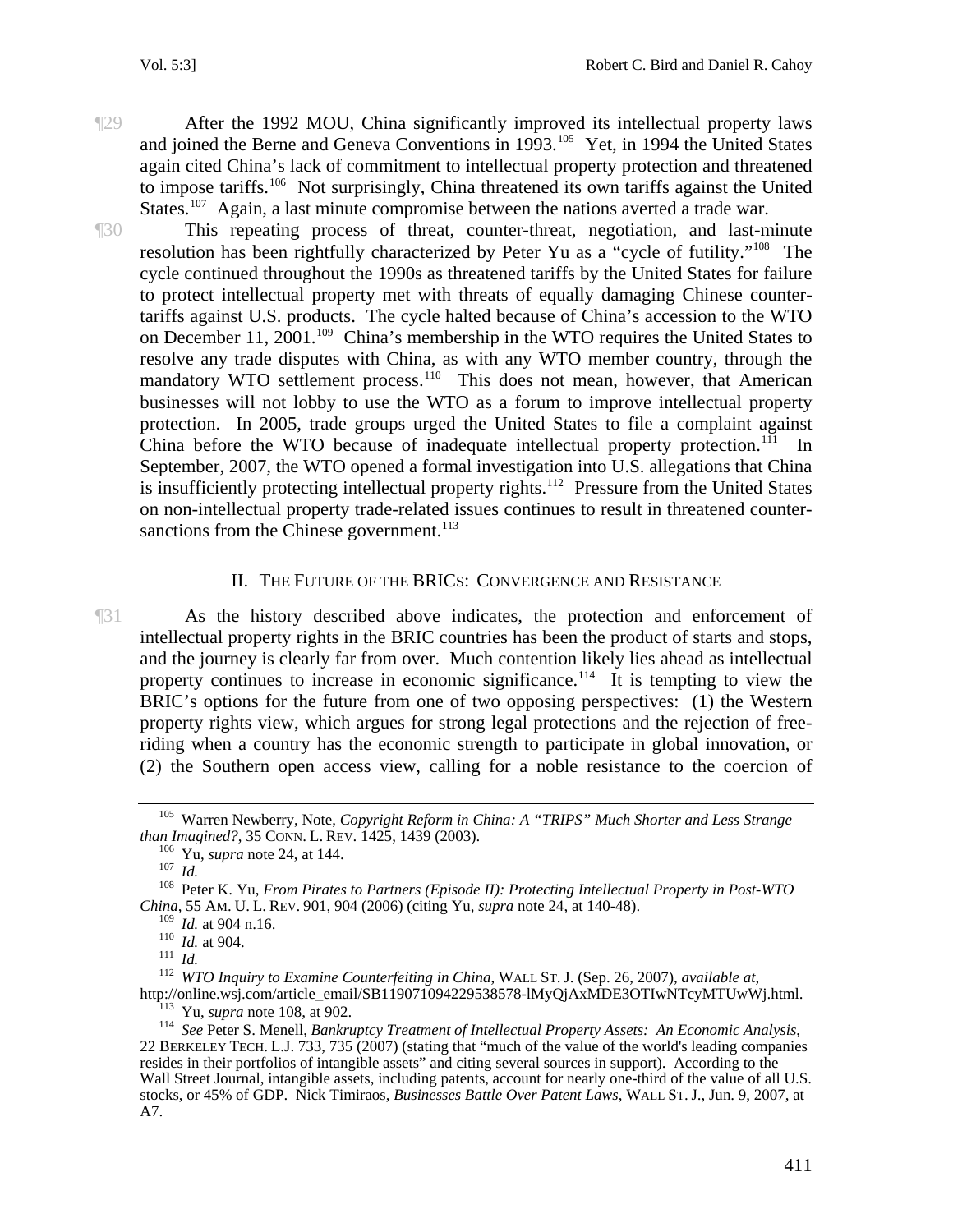industrialized oppressors intent on maximizing profits without a realistic understanding of development needs. As noted, each variant of the narrative has support. On one hand, the BRICs seem to respond to the economic incentive to limit intellectual property enforcement when home industries can effectively copy the creativity and technology of industrialized nations.<sup>115</sup> Conversely, the property rights push can seem a bit Conversely, the property rights push can seem a bit disingenuous in view of the fact that many western nations owe aspects of their economic development to a lack of intellectual property protection.<sup>[116](#page-14-1)</sup> As a result, nations often end up talking past each other or resorting to grudging conciliation without truly understanding the others' needs.

**The Perhaps the dichotomous narrative is simply wrong on both counts. One can argue** that it misses a middle ground that may better characterize the optimal future relationship of the BRICs with developed countries, as well as the larger developing world. It is possible that a hybrid model of intellectual property protection and occasional exception—a process of convergence and resistance—will provide the mix necessary for developing countries to gain an economic foothold, protect the health and safety of their citizens, and play a responsible and vital role in the world economy. This model may not mimic the regimes of industrialized nations now, or event in the distant future. But it may provide a predictable projection the value of investment incentives in these growing global markets.

¶33 In assessing the future of BRIC intellectual property regimes, most commentators choose to focus on copyright and trademark piracy. Indeed, as described above, it is the area that is subject to most scrutiny and is easily followed as a measure of progress. However, other areas of intellectual property protection have broader significance to most industries and may provide a more significant economic yardstick. In particular, patents are the cornerstone of industrial innovation investment,  $117$  and a country's willingness to provide substantial protection can provide a reasonable basis for assessing its commitment to property rights and other investment incentives. For that reason, these

<span id="page-14-0"></span><sup>&</sup>lt;sup>115</sup> For example, India's strength in generic pharmaceutical manufacturing has arguably pushed it toward more relaxed intellectual property protection over the pharmaceutical innovations of foreign companies. *See* Rishi Gupta, *TRIPS Compliance: Dealing with the Consequences of Drug Patents in India*, 26 HOUS. J. INT'L L. 599, 602–03 (2003). Conversely, this ability to copy the inventions of foreign companies is one of the classical rationales for intellectual property protection. *See* Peter K. Yu, *Intellectual Property, Economic Development, and the China Puzzle*, Res. Paper No. 04-23, at pp. 4-5

<span id="page-14-1"></span><sup>&</sup>lt;sup>116</sup> See FATUMTA JAWARA & AILEEN KWA, BEHIND THE SCENES AT THE WTO: THE REAL WORLD OF INTERNATIONAL TRADE NEGOTIATIONS 36 (2004) ("The USA, Germany, Japan and Korea, for example, all industrialized largely by copying existing product and/or process technologies . . ..").

<span id="page-14-2"></span> $117$  SUZANNE SCOTCHMER, INNOVATION AND INCENTIVES 11-14 (2004) (describing the central role of patents in the great innovations of the late 19th and 20th centuries).. This is particular true in industries like pharmaceuticals and biotechnology. Stephen G. Kunin et al., *Reach-Through Claims in the Age of Biotechnology*, 51 AM. U. L. REV. 609, 615 (2002). One would be remiss in overlooking the important contribution of trade secret protection as an important investment mechanism as well. Trade secrets are the flip side of patents, providing protection when the costs of public disclosure exceed the gains of monopoly. WILLIAM M. LANDES & RICHARD A. POSNER, THE ECONOMIC STRUCTURE OF INTELLECTUAL PROPERTY LAW 326–29 (2003) (describing three economic justifications for the patent system based on inventor incentives and alternate behavior if only trade secret protections existed); Vincenzo Denicolò & Luigi Alberto Franzoni, *The Contract Theory of Patents*, 23 INT'L REV. L. & ECON. 365 (2004) (analyzing patent economics by considering trade secrets as the alternative). However, such protections are by definition, less transparent than patents, and therefore less useful as a means of assessment.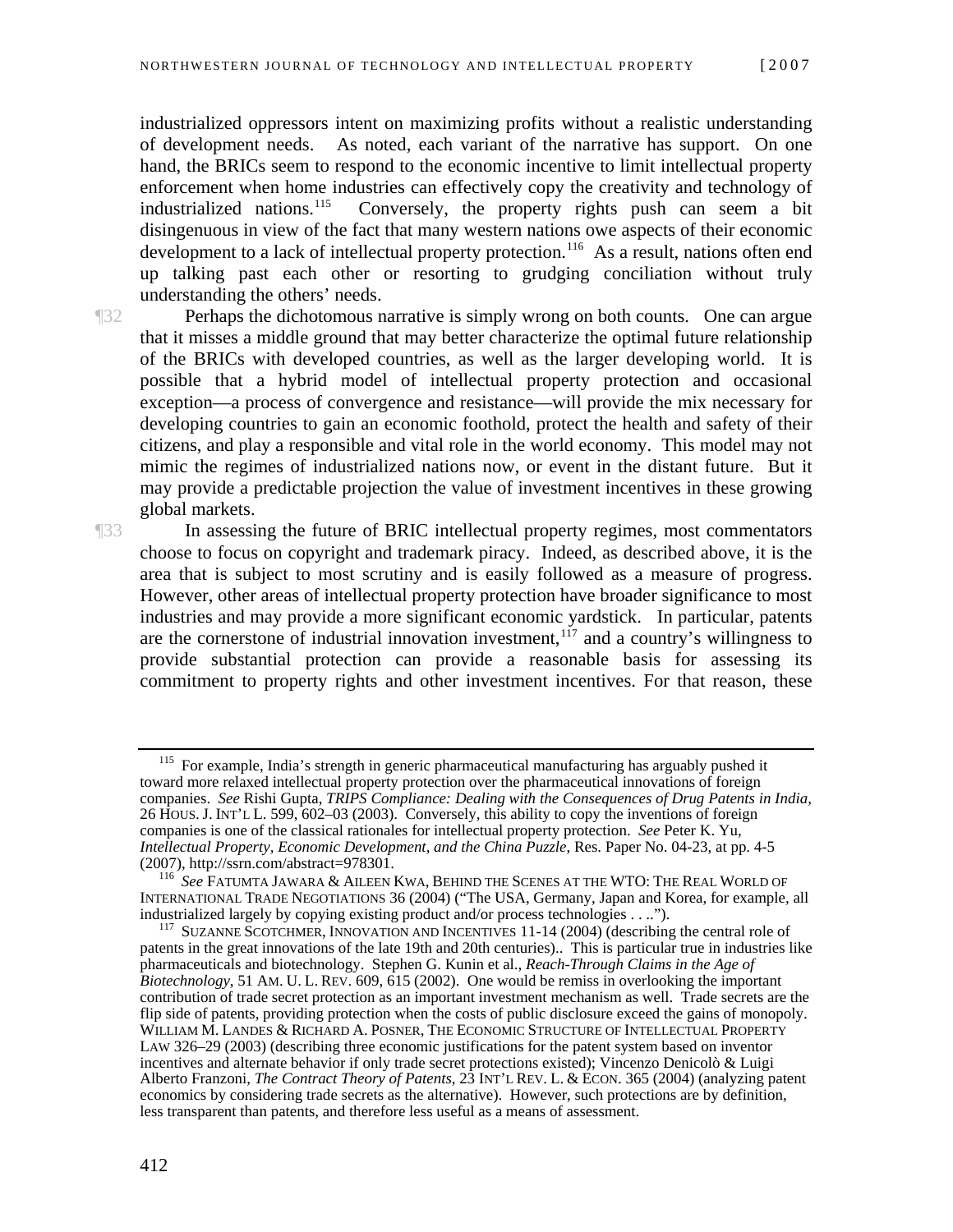"hard" IP assets merit substantive investigation in any discussion of BRIC intellectual property regimes.<sup>[118](#page-15-0)</sup>

#### *A. Pharmaceutical Patents as an IP Bellwether*

¶34 Pharmaceuticals are the basis of treatment for a wide variety of public health problems from recent global pandemics like AIDS,<sup>[119](#page-15-1)</sup> to diseases like malaria that have dogged mankind for millennia.<sup>[120](#page-15-2)</sup> A great deal of investment is required to bring a pharmaceutical to market, $121$  much of it tied up in research endeavors that never come to fruition for a variety of reasons.<sup>[122](#page-15-4)</sup> The most common drugs today are known as "small molecule" compounds, meaning that they have a relatively simple structure that can be easily understood by a skilled chemist.<sup>[123](#page-15-5)</sup> In contrast, in the emerging science of biotechnology, the structure of treatment compounds is often so complex that it eludes easy characterization.<sup>[124](#page-15-6)</sup> The current dependence on small-molecule pharmaceuticals is significant because, without strong protection, they are relatively easy to copy by third parties, even without the use of a company's inside know-how.<sup>[125](#page-15-7)</sup> This means that, without a powerful legal mechanism to protect the investment from competition, it is likely to be erased by free riders. <sup>[126](#page-15-8)</sup>

¶35 Patent rights—which are a form of property protection[127](#page-15-9)—provide the primary exclusion mechanism for pharmaceuticals. They can cover several aspects of a drug, including the actual compound, the method of treatment, the method of manufacture, the formulation, or any combination.<sup>[128](#page-15-10)</sup> It has been demonstrated that the pharmaceutical

<span id="page-15-0"></span> $118$  Intellectual property attorneys often refer to patents as "hard IP," and trade secrets, copyrights and trademarks as "soft IP." *See* Marc E. Hankin, Comment, *Now that we Know "the Way Forward," Let us Stay the Course*, 77 CHI.-KENT L. REV. 1295, 1299 (2002).

<span id="page-15-1"></span><sup>119</sup> UNITED NATIONS DEVELOPMENT PROGRAMME ("UNDP"), HUMAN DEVELOPMENT REPORT 2005, at 3 (2005), *available at* http://hdr.undp.org/reports/global/2005/pdf/HDR05\_HDI.pdf ("the HIV/AIDS

<span id="page-15-2"></span> $^{120}$ WORLD HEALTH ORGANIZATION COMM'N ON INTELLECTUAL PROPERTY RIGHTS, INNOVATION AND PUBLIC HEALTH. INNOVATION AND INTELLECTUAL PROPERTY RIGHTS 2-3 (2006).

<span id="page-15-3"></span><sup>&</sup>lt;sup>121</sup> See Joseph DiMasi et al., *The Price of Innovation: New Estimates of Drug Development Costs*, 22 J. **HEALTH ECON.** 151, 166–68, 180 (2003).

<span id="page-15-4"></span><sup>&</sup>lt;sup>122</sup> Henry Grabowski, *Politics, Policy and Availability: Patent and New Product Development in the Pharmaceutical and Biotechnology Industry*, 8 GEO. PUB. POL'Y REV. 7, 9 (2003) ("most new drug candidates fail to reach the market.").

<span id="page-15-5"></span><sup>&</sup>lt;sup>123</sup> Gregory N. Mandel, *The Generic Biologics Debate: Industry's Unintended Admission the Biotech Patents Fail Enablement*, 11 VA. J.L. & TECH. 8, 60 (2006) ("Small molecule drugs are relatively easy to copy and test for equivalence.").

<span id="page-15-7"></span><span id="page-15-6"></span><sup>&</sup>lt;sup>124</sup> *Id.* at 61. 125 Patricia M. Festin, *The Regulatory, Economic, and Privacy Implications of Pharmacogenomics*, 10<br>VA. J.L. & TECH. 2, 12 (2005).

<span id="page-15-9"></span><span id="page-15-8"></span>Variance 126 *Id.*<br><sup>126</sup> *Id.* See, e.g., 35 U.S.C. § 261 (patents have the attributes of personal property under U.S. law); General Agreement on Tariffs and Trade — Multilateral Trade Negotiations (The Uruguay Round): Agreement on Trade-Related Aspects of Intellectual Property Rights, Including Trade in Counterfeit Goods, Preamble, Dec. 15, 1993, 33 I.L.M. 81, 84 (1994) [hereinafter TRIPS] ("[r]ecognizing that intellectual property rights are private rights"). The essential element of a patent right is that it confers upon its owner the right to exclude others from practicing the invention. WILLIAM D. NORDHAUS, INVENTION, GROWTH, AND WELFARE: A THEORETICAL TREATMENT OF TECHNOLOGICAL CHANGE 70 (1969) (patents create incentives by conferring monopoly power for a limited period of time). The patent right can also be sold or licensed

<span id="page-15-10"></span><sup>&</sup>lt;sup>128</sup> Stephanie Greene, *A Prescription for Change: How the Medicare Act Revises Hatch-Waxman to*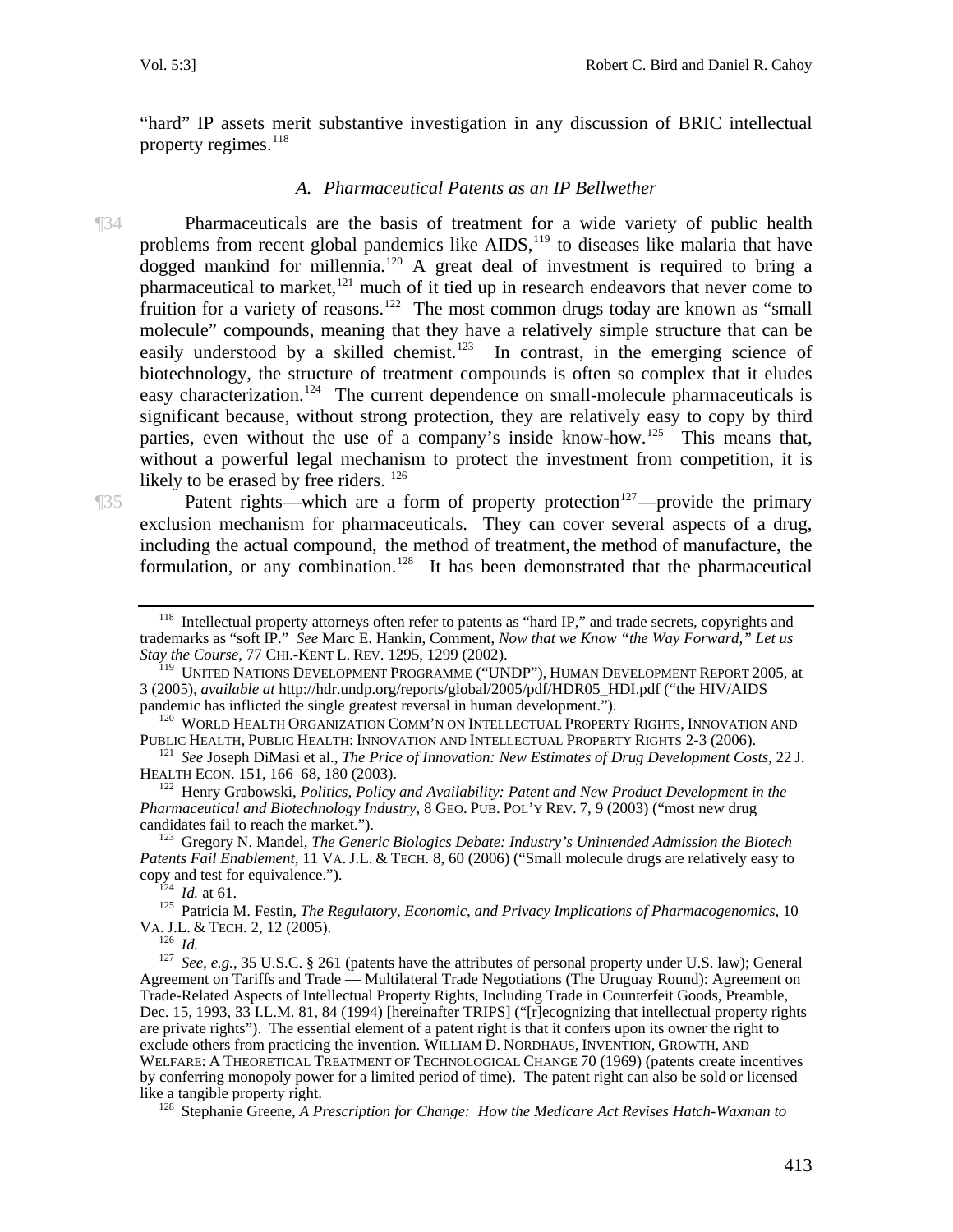industry responds positively to patent protection, much more so than do other industries.[129](#page-16-0) Investment in research and development really does appear to track substantive protection for pharmaceutical patents.

¶36 On the other hand, the information embodied in valuable medicines presents a tempting target for acquisition. From a social perspective, the desire to increase access to all those in need may conflict with the pricing or distribution plans of the property owner[.130](#page-16-1) From an economic perspective, the ability to reap local profits from high-cost innovation produced in other nations may lead to an equally strong desire to limit property protection.<sup>[131](#page-16-2)</sup> In both cases, the countervailing forces to intellectual property incentives present a classic test of commitment to industrialized nation ideals for the BRICs. They provide a useful lens for predicting the high technology future of these nations.

#### *B. Recent Progress Toward Basic Protection*

¶37 It may not come as a complete surprise that the BRICs as a group have only recently included substantive patent protection for pharmaceutical compounds. But this fact glosses over the historical complexity of patent rights in this area and suggests the existence of opportunism on the part of the BRICs that is inaccurate. In the first place, the fact that a nation should confer patent protection to a pharmaceutical was not a foregone conclusion before the TRIPS agreement. In fact, at the time the language was settled, over 50 countries (including many industrialized nations) did not provide patent protection for pharmaceuticals.<sup>[132](#page-16-3)</sup> The reasons were varied, including narrow subject matter provisions as well as public health policy. Secondly, it is undeniable that the BRICs have made significant efforts to adopt TRIPS compliant–some would say, Western–patent rights for pharmaceuticals; the playing field is much more level today than it was only 15 years ago.

<span id="page-16-0"></span>

¶38 India provides perhaps the most interesting case of transitioning patent protection. Its lack of pharmaceutical patent protection leading up to TRIPS was actually the result

*Speed Market Entry of Generic Drugs*, 30 J. CORP. L. 309, 316 n.30 (2005)

<sup>129</sup> *See*, *e.g.*, Edwin Mansfield, *Patents and Innovation: An Empirical Study*, 32 MGMT. SCI. 173, 174– 75 (1986). *See also* FED. TRADE COMM'N, TO PROMOTE INNOVATION: THE PROPER BALANCE OF COMPETITION AND PATENT LAW AND POLICY 4–14 (2003) ("Representatives from the pharmaceutical industry stated that patent protection is indispensable in promoting pharmaceutical innovation for drug products containing new chemical entities.").

<span id="page-16-1"></span> $130$  Multinational companies often engage in open price discrimination, wherein goods are sold at different prices in across the globe, based not on differences in production or distribution costs, but on the maximum price that can be obtained in different markets. Patricia Danzon & Adrian Towse, *Differential Pricing for Pharmaceuticals: Reconciling Access, R&D and Patents*, 3 INT'L J. HEALTH CARE FIN. & ECON.<br>183, 201–02 (2003).<br><sup>131</sup> *See supra* note 115 and accompanying text.

<span id="page-16-3"></span><span id="page-16-2"></span><sup>183, 201–02 (2003). 131</sup> *See supra* note 115 and accompanying text. 132 Kelley A. Friedgen, *Rethinking the Struggle Between Health & Intellectual Property: A Proposed Framework for Dynamic, Rather that Absolute, Patent Protection of Essential Medicines*, 16 EMORY INT'L L. REV. 689 696-97 (2002). A very interesting discussion by Julio Nogués notes how recent pharmaceutical patent protection is many of the world's most economically powerful countries. Julio Nogués, *Patents and Pharmaceutical Drugs*, World Bank Working Paper PS 502, at pp. 3-4 (1990), *available at* http://www-

wds.worldbank.org/servlet/WDSContentServer/WDSP/IB/1990/09/01/000009265\_3960929170142/Render ed/PDF/multi0page.pdf (stating that pharmaceutical patents have only been available in Germany since 1968, Italy since 1978, Japan since 1976, Sweden since 1978 and Switzerland since 1977).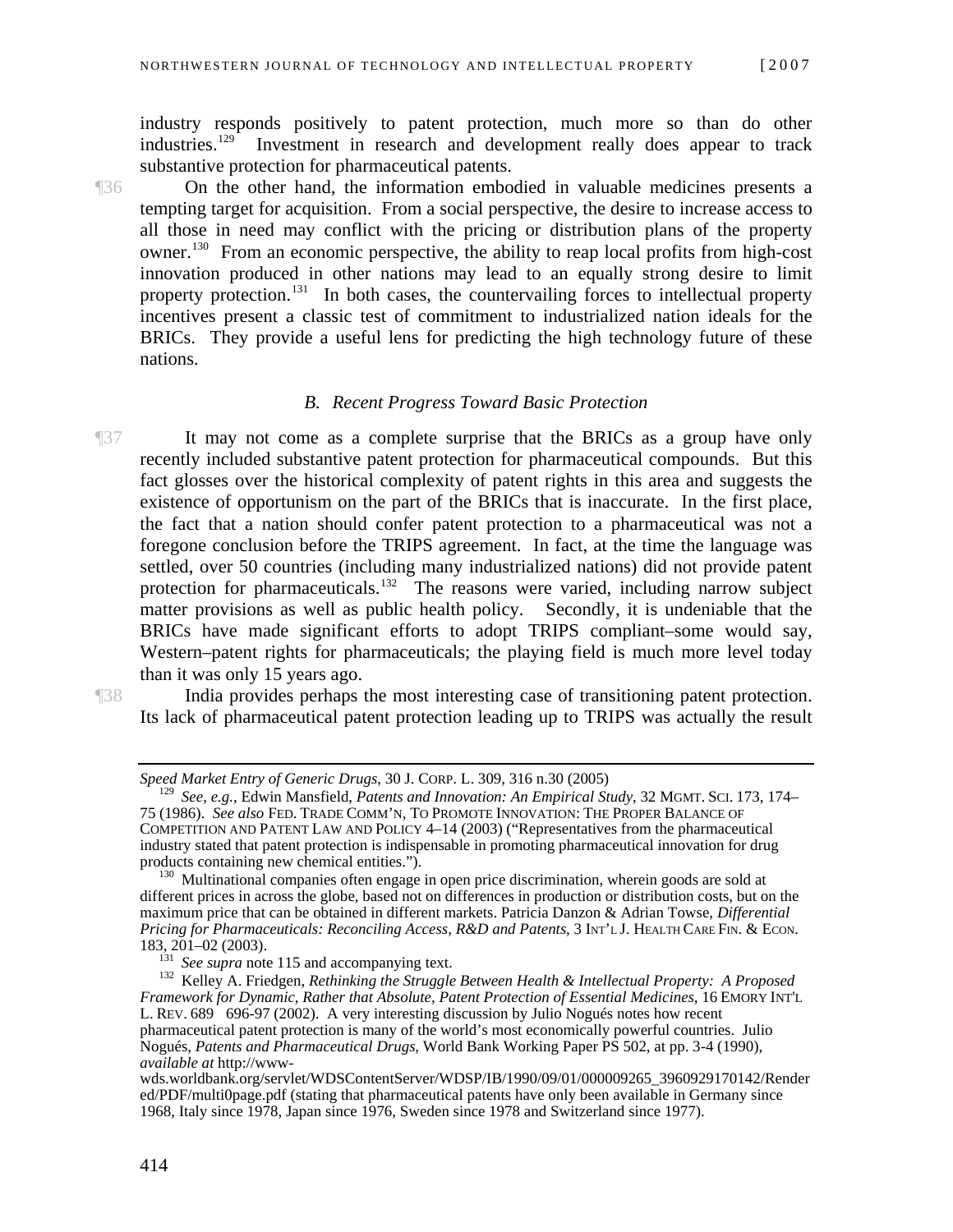of a change in the law in the 1970s. Prior to that time, owing to its colonial lineage to Britain, India did provide patent protection to both pharmaceutical compounds and methods for manufacture.<sup>[133](#page-17-0)</sup> However, the 1970 revisions to the Indian Patent Act removed protection for compounds.<sup>[134](#page-17-1)</sup> The rationale was entirely practical—India determined that foreign investment in its domestic pharmaceutical industry was lacking, and local drug development was unlikely to occur in the near future.<sup>[135](#page-17-2)</sup> The country could do far better by fostering the growth of a local generic industry founded on the production of drugs created in Western nations. This move was extremely successful from the standpoint of industrial development. India's generic drug industry is now one of the most robust in the world. The fact that this growth was underpinned on the unrecouped investment of developed nations did not escape the TRIPS negotiators, and countries like India were expected to include compound protection as a consequence of membership.<sup>136</sup> A transition period was instituted that allowed developing countries time to create such protection.<sup>[137](#page-17-4)</sup> That period ended for India in 2005, when it formally introduced patent rights for pharmaceutical compounds.<sup>[138](#page-17-5)</sup>

¶39 As described above, Brazil's pattern of pharmaceutical protection is similar to India's but without the early post-colonial period of patent protection. Brazil added pharmaceutical compound protection in 1997.[139](#page-17-6) The revised law now complies with TRIPS, at least in regard to subject-matter protection. Very soon after, in 1999, Brazil instituted a formal system for the approval of generic pharmaceuticals.<sup>140</sup> These provisions have ensured that Brazil has a strong domestic manufacturing industry, though it has been suggested it would be stronger if the government's public stance on IP were more favorable to innovation.<sup>[141](#page-17-8)</sup>

<span id="page-17-0"></span>¶40 On the other hand, as a communist nation, China did not provide private ownership of patents on pharmaceuticals.<sup>[142](#page-17-9)</sup> The first break in the barrier to invention rights came in

<sup>133</sup> Samira Guennif & Julien Chaisse, *Present Stakes Around Patent Political Economy: Legal and Economic Lessons from the Pharmaceutical Patent Rights in India*, 2 ASIAN J. WTO & INT'L HEALTH L. &

<span id="page-17-3"></span><span id="page-17-2"></span><span id="page-17-1"></span>POL'Y 65, 69 (2007).<br><sup>134</sup> *Id.* at 69-70.<br><sup>135</sup> *Id.* See TRIPS, *supra* note 127, at art. 27 (requiring that patents be available in all areas of technology, with a few specific exceptions such as multicelled plants and animals and medical methods for the treatment of humans or animals). 137 *Id.* at arts. 65 & 70.8; Peter K. Yu, *The International Enclosure Movement*, 82 IND. L.J. 827, 863

<span id="page-17-4"></span><sup>(2007). 138</sup> The Patents (Amendment) Act, 2005, No. 15, Acts of Parliament, 2005, *available at*

<span id="page-17-5"></span>http://www.ipindia.nic.in/ipr/patent/patent\_2005.PDF. The transition was not entirely smooth. In 1996, the United States filed a dispute against India in the WTO, alleging that India failed to provide the necessary interim protection for existing pharmaceutical compounds. Panel Report, India-Patent Protection for Pharmaceutical and Agricultural Chemical Products, WT/DS50/R (Sept. 5, 1997).

<span id="page-17-6"></span><sup>&</sup>lt;sup>139</sup> Lei No. 9.279, de 14 de Maio de 1996, D.O., 15/05/1996 (93, 1): 8353, 15.05.1996, *translation available at* http://www.cptech.org/ip/health/cl/brazil1.html,; Marques, *supra* note 53, at 473.

<span id="page-17-7"></span><sup>&</sup>lt;sup>140</sup> Lei No. 9.787, de 10 de fevereiro de 1999. *See* Vera Valente, *Generics in Latin America: An Analysis of the Brazilian Experience*, 4 J. GENERIC MEDS. 30, 31 (2006).

<span id="page-17-8"></span><sup>&</sup>lt;sup>141</sup> See, e.g., Lawrence A .Kogan, *Brazil's IP Opportunism Threatens U.S. Private Property Rights*, 38 U. MIAMI INTER-AM. L. REV. 1, 23-24 (2006) (suggesting that, due to the Brazilian government's anti-IP policies, European investment in research and development is shifting to the United States).

<span id="page-17-9"></span><sup>&</sup>lt;sup>142</sup> Averie K. Hason & Jean E. Shimotake, *Recent Development in Patent Rights for Pharmaceuticals in China and India*, 18 PACE INT'L L. REV. 303, 305 (2006) (noting that China had a form of patent protection dating from the 1950s, but ownership resided in the state); Jeffrey A. Andrews, *Pfizer's Viagra Patent and the Promise of Patent Protection in China*, 28 LOY. L.A. INT'L & COMP. L. REV. 1, 6 n.20 (2006)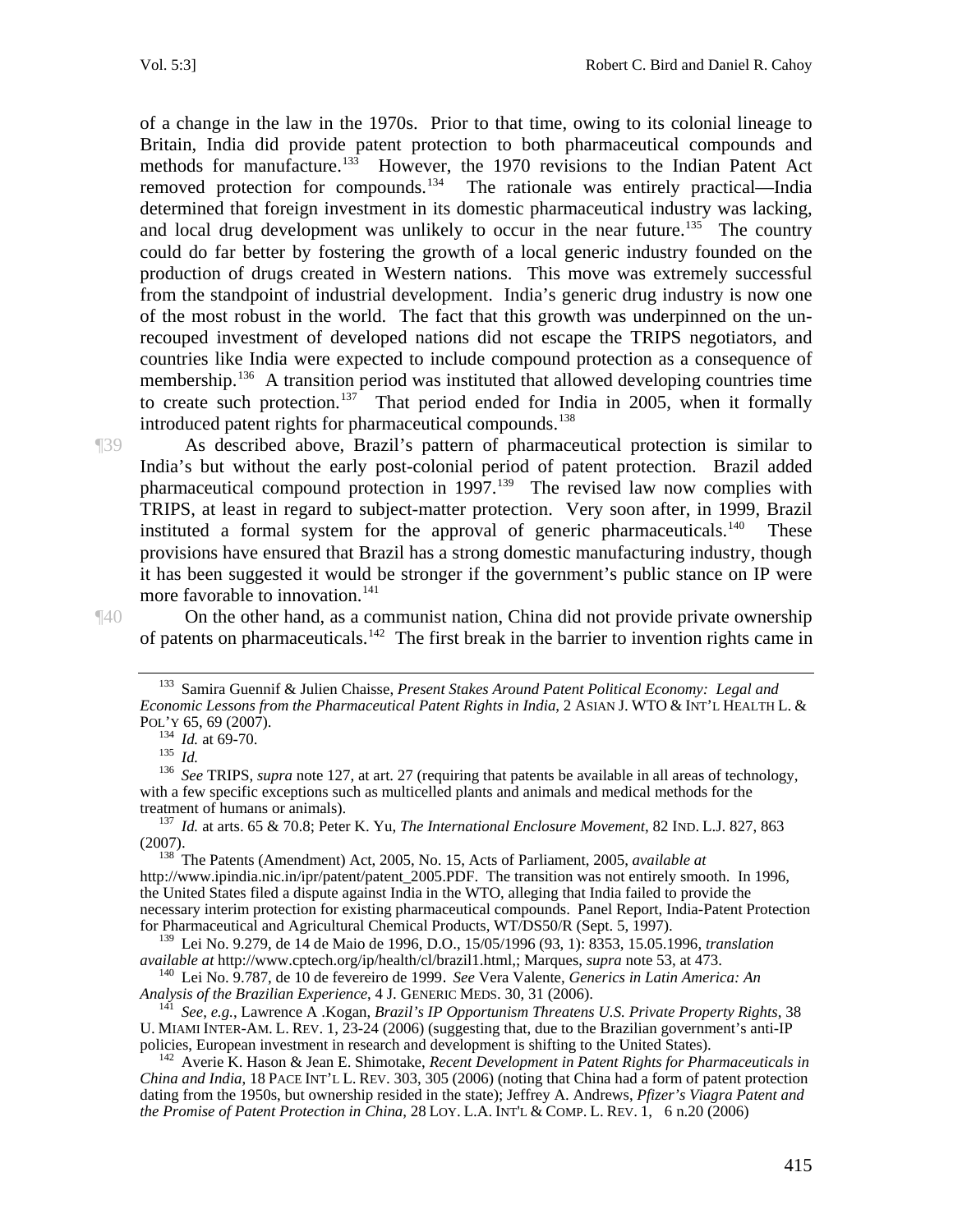1984, when China agreed to establish a basic patent system.<sup>[143](#page-18-0)</sup> However, like India a decade and a half before, rights were extended only to processes, not compounds.<sup>[144](#page-18-1)</sup> It wasn't until the 1992 MOU that China agreed to extend protection to pharmaceutical compounds.[145](#page-18-2) Interestingly, a regulatory procedure existed under China's Drug Administration Law, which protected any pharmaceutical product that had not been previously manufactured in China as a new drug.<sup>[146](#page-18-3)</sup> Because foreign sales were not included under the original provision, local manufacturers could copy foreign drugs and sell them with exclusivity, even as against the company that originally developed the  $d$ rug.<sup>[147](#page-18-4)</sup>

¶41 Owing to its communist past, Russia, like China, also did not have a system for protecting intellectual property rights. <sup>[148](#page-18-5)</sup> However, patent rights were protected prior to the communist revolution.<sup>[149](#page-18-6)</sup> Whether this has smoothed the way toward a modern intellectual property system is open to question. At any rate, since the fall of the Soviet Union, Russia has instituted modern patent property rights with individual ownership.<sup>150</sup> As part of this system, Russia currently protects pharmaceutical patents, though it offers an interesting enforcement exception to pharmacies in making prescriptive preparations.[151](#page-18-8)

¶42 Thus, despite divergent pasts, the BRICs are generally on the same page today when it comes to the protections afforded pharmaceuticals. Of course, granting the rights on paper is only the first step. All of the BRICs have faced difficulties in convincing developed countries that their respective pharmaceutical granting and enforcement regime are reasonably rigorous and unbiased. This has led to accusations that the rights are but a first step, contingent on a serious follow-through yet to be seen.<sup>[152](#page-18-9)</sup> Incidents

<span id="page-18-7"></span>*in the Existing Environment*, 8 IND. INT'L & COMP. L. REV. 505, 511-12 (1998). Russia also grants patents as a member of the Eurasian Patent Organization, along with many of the formal Soviet republics. *See*Hugh Brett, *Origins and Activities of the Eurasian Patent Organization* (May 2004),

<span id="page-18-0"></span><sup>143</sup> Hason & Shimotake, *supra* note 142, at 305 (citing Patent Law of the People's Republic of China (promulgated by the Standing Comm. of the Sixth Nat'l People's Cong., Mar. 12, 1984, effective Apr. 1, 1984) (P.R.C.)); Andrews, *supra* note 142, at 6.

<span id="page-18-1"></span> $144$  *Id.* (stating that "pharmaceutical products and substances obtained by means of a chemical process" was one of the areas excepted from patentability).

<span id="page-18-2"></span><sup>&</sup>lt;sup>145</sup> Memorandum of Understanding between the United States of America and the People's Republic of China (1992), TIAS No 12,036; Joseph A. Massey, *The Emperor is Far Away: China's Enforcement of* 

<span id="page-18-3"></span><sup>&</sup>lt;sup>146</sup> Eliza Yibing Zhou, *Chinese Biogenerics and Protection of IP*, GENETIC ENG'G & BIOTECHNOLOGY<br>NEWS, Sep. 1, 2006, at 58, *available at http://www.genengnews.com/articles/chitem.aspx?aid=1875.* <sup>147</sup> Id.<br><sup>147</sup> Id. Sergey Budylin & Yulia Osipova, *Total Upgrade: Intellectual Property Reform in Russia*, 1 COLUM.

<span id="page-18-5"></span><span id="page-18-4"></span>J. E. EUR. L. 1, 4 (2007); Mariyetta Meyers, *Russia and the Internet: Russia's Need to Confront and Conquer Trademark Infringement in Domain Names and Elsewhere on the Web*, 9 GONZ. J. INT'L L. 200,  $204(2006)$ .

<span id="page-18-6"></span><sup>149</sup> Meyers, *supra* note 144, at 204 n.10; Julian Zegelman, *Features — Researching Intellectual Property Law in the Russian Federation* (Aug. 19, 2005), http://www.llrx.com/features/russiaiplaw.htm. 150 Marina Portnova, *Ownership and Enforcement of Patent Rights in Russia: Protecting an Invention* 

<span id="page-18-8"></span><sup>&</sup>lt;sup>151</sup> Patentnyi Zakon Rossiiskoi Federatsii [Patent Law of the Russian Federation] No. 3517-1, Sept. 23, 1992, 42 VSND i VS RF No. 42, item 2139 (1992), amended by Federal Law No. 22-FZ, Feb. 7, 2003, at art. 11, *translation available at* http://www.fips.ru/ruptoen2/law/patent\_law.htm (Russia) (Acts not

<span id="page-18-9"></span>*See, e.g., Asia Market Survey: IP Issues for Rights Owners, ASIALAW, Apr. 1, 2007, at 1 ("Despite* considerable improvements to the legislative environment in several key jurisdictions in Asia, particularly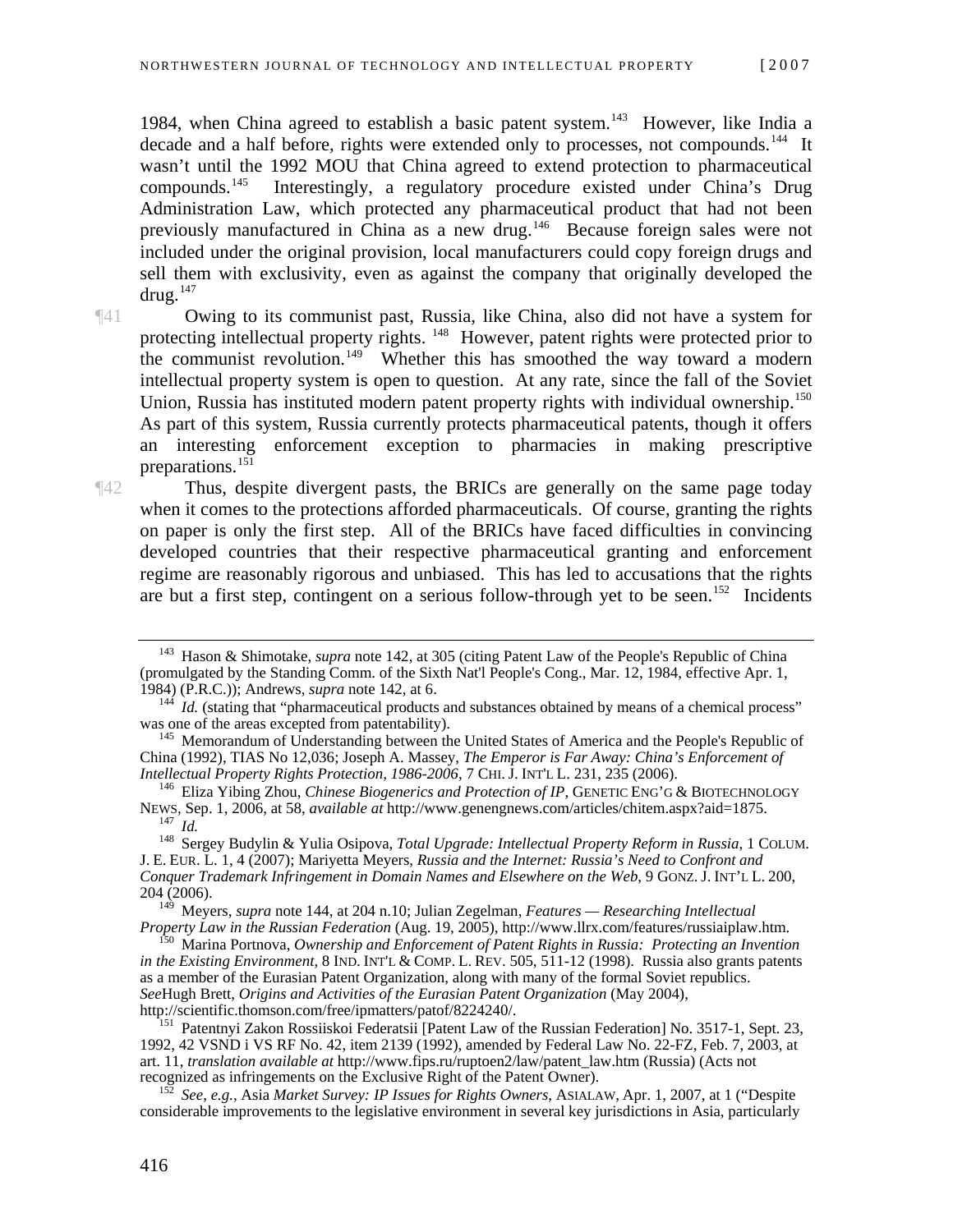have included somewhat expected variants on pharmaceutical counterfeiting in China,<sup>[153](#page-19-0)</sup> Russia,  $154$  and Brazil.  $155$  However, the most prominent disputes that epitomize the complexity of the issues come from India and China.

¶43 With the introduction of its pharmaceutical product patent regime in 2005, India sought to delineate between groundbreaking invention and obvious extension of known compounds.[156](#page-19-3) At first glance, this seems like the typical standard that patentable inventions be nonobvious<sup>[157](#page-19-4)</sup> (or have sufficient inventive step<sup>[158](#page-19-5)</sup>). However, it has been argued that India's system seeks to go further by excluding so-called "me too" drugs or "evergreening" – extending the basic pharmaceutical protection with less innovative modifications that keep the drug under proprietary control for a longer period of time.<sup>159</sup> To the extent that this precludes protection for legitimate inventions, branded drug companies are concerned.

¶44 A recent dispute that elucidates this point concerned the anti-cancer drug Gleevec, produced by Novartis.<sup>[160](#page-19-7)</sup> In 2005, India's patent office denied a patent on the pharmaceutical compound, stating that it was not sufficiently inventive over previous iterations of the chemical, and Novartis appealed.<sup>[161](#page-19-8)</sup> Novartis argued that the exception to patent protection in the new Indian statute is a blatant attempt to deny protection to a very common class of drugs—those that make viable treatments by improving on less useful compounds—in favor of permitting early generic competition.<sup>[162](#page-19-9)</sup> According to Novartis, this violated TRIPS guarantees.<sup>[163](#page-19-10)</sup> In August, 2007, this contentious battle concluded with the somewhat uneventful decision that the Indian courts had no

<span id="page-19-2"></span><sup>155</sup> See, e.g., Laurie Goering, Contraceptive Pill Scam Shakes Brazil, TIMES-PICAYUNE, Jul. 19, 1998, at

<span id="page-19-3"></span>A.27.<br><sup>156</sup> Patents (Amendment) Act, 2005, No. 15, Acts of Parliament, 2005 (India), section 3(d) (prohibiting a new form of a known substance from being patented unless this new form has considerably better

<span id="page-19-5"></span><span id="page-19-4"></span>accuracy).<br><sup>157</sup> See 35 U.S.C. § 103 (2000).<br><sup>158</sup> The phrase "inventive step" as used in Europe and Japan is equivalent to the U.S. "obviousness" requirement. *See* Convention on the Grant of European Patents art. 56, Oct. 5, 1973, 1065 U.N.T.S. 254, 273, at art. 56. ("An invention shall be considered as involving an inventive step if, having regard to the state of the art, it is not obvious to a person skilled in the art."); David J. Abraham, Shinpo-Sei*: Japanese Inventive Step Meets U.S. Non-Obviousness*, 77 J. PAT. & TRADEMARK OFF. SOC'Y 528, 529–30 (1995)

<span id="page-19-6"></span>159 Tatum Andersen, *Rejected Novartis Cases Leave India's TRIPS Compliance Unchallenged*, INTELL. PROP. WATCH, Aug. 7, 2007, http://www.ip-watch.org/weblog/index.php?p=712&res=1024 ("Section 3(d) was drafted with the prevention of a particular practice in mind: evergreening, where pharmaceutical companies patent frivolous changes to their drugs in order to extend patent protection, thereby preventing generic companies from manufacturing cheaper drugs the poor can better afford."). generic companies from manufacturing cheaper drugs the poor can better afford.").<br><sup>160</sup> *Id*. <sup>161</sup> Affidavit filed on Behalf of Petitioner, Novartis AG v. Union of India, W.P.No.24759 (Madras H.C.

<span id="page-19-8"></span><span id="page-19-7"></span>May 17, 2006) [hereinafter *Novartis Affidavit*], *available at*

<span id="page-19-10"></span>

<span id="page-19-9"></span>http://www.lawyerscollective.org/%5Eamtc/%5EPatent\_Oppositions/W.P.NO.24759.doc. 162 *Id.* at 17-20; Novartis Press Release, *Improving Indian Patent Law Benefits Patients and Societies* (created Jun. 12, 2007), *available at* http://www.novartis.com/downloads/about-novartis/Novartis\_position-

<sup>163</sup> *Novartis Affidavit, supra* note 161, at 17-19.

China and India, intellectual property rights advocates remain concerned about haphazard enforcement."). 153 *See*, *e.g.*,Walt Bogdanich & Jake Hooker, *From China to Panama, a Trail of Poisoned Medicine*,

<span id="page-19-0"></span>N.Y. TIMES, May 6, 2007, at 1.1; Geoff Dyer, *Chinese Students 'Copied Tamiflu'*, FIN. TIMES, Aug. 31,

<span id="page-19-1"></span><sup>2007,</sup> at 2.<br><sup>154</sup> *See*, *e.g.*, Andrew E. Kramer, *Drug Piracy: A Wave of Counterfeit Medicines Washes Over Russia*,<br>N.Y. TIMES, Sep. 5, 2006, at C.1.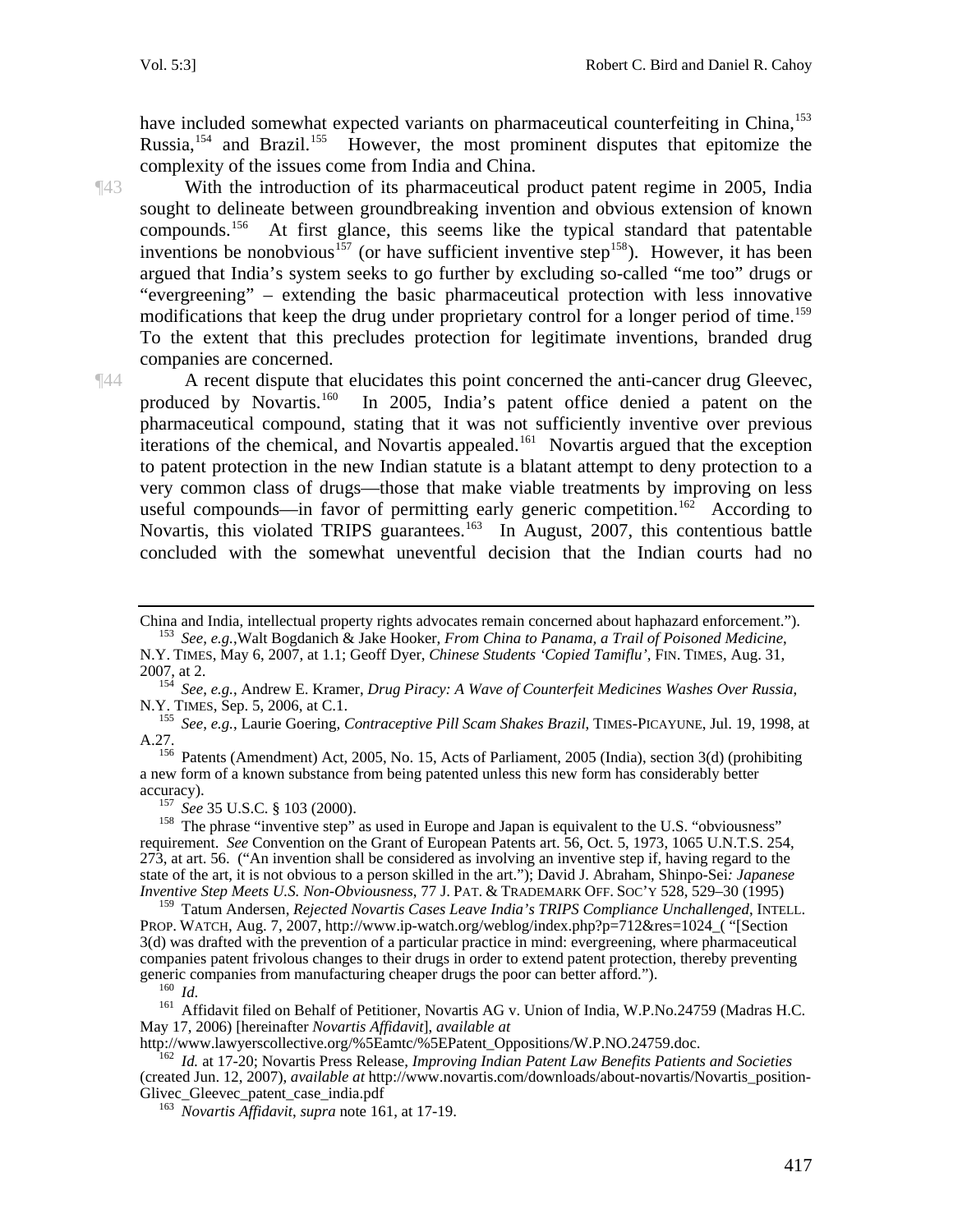jurisdiction to assess what is essentially an international trade dispute.<sup>[164](#page-20-0)</sup> Given the Swiss government's reluctance to take the dispute to the WTO on behalf of Novartis,<sup>[165](#page-20-1)</sup> it is likely that India will remain to have a diminished forum for pharmaceutical patents for quite some time.<sup>[166](#page-20-2)</sup>

¶45 In contrast is the Chinese patent office's decision in 2004 to deny protection on the core compounds for Pfizer's blockbuster drug, Viagra.<sup>[167](#page-20-3)</sup> Given the success in convincing various patent offices across the world of Viagra's patentability, Pfizer publicly accused the Chinese government of reneging on its promise to provide substantial protection to pharmaceuticals (particularly those owned by foreign firms) in compliance with TRIPS.<sup>[168](#page-20-4)</sup> Many viewed the dispute as a test of China's dedication to intellectual property compliance.<sup>[169](#page-20-5)</sup> In the end, a Chinese appellate court reversed the decision of the patent office in 2006 and granted the protection Pfizer sought. $170$ 

#### *C. Exceptions and Negotiation advantages*

¶46 The intellectual property future of the BRICs is certainly told in the first chapter by the rights accorded and the enforcement thereof. This is indeed important and has rightly received the most attention as a critical first step. However, there is a second chapter that may be more meaningful for qualifying the conditions of the future BRIC relationship with developed countries. This is a chapter that concerns official TRIPS-sanctioned exemptions permitted to rights enforcement—instances in which patent rights may legitimately be ignored or relaxed—creating an impact that is both political and economic. It may be possible for the BRIC nations to adopt an approach to these flexibilities that is predictable, yet different than developed countries, providing the optimal benefit to the citizens of these respective nations. The context of pharmaceuticals provides an early highlight of the power and effect of such an approach that should translate into other fields.

¶47 While there are a variety of possible enforcement nuances created by legislatures (as well as courts in the case of common law countries like  $India<sup>171</sup>$  $India<sup>171</sup>$  $India<sup>171</sup>$ ), the most important limitation on private rights is the ability of the government to appropriate for public use.

<span id="page-20-0"></span><sup>164</sup> *Novartis AG v. Union of India*, W.P. Nos. 24759 and 24760 (Madras H.C. Aug. 6, 2007), *available* 

<span id="page-20-1"></span><sup>&</sup>lt;sup>165</sup> See Andersen, *supra* note 159 (noting that the Swiss government signed an intellectual property "memorandum of understanding" with the Indian government on August  $\overline{7}$ , suggesting alternate means of resolving TRIPS-oriented disputes).

<span id="page-20-2"></span> $^{166}$  It is possible that India's local pharmaceutical companies my challenge the provision at some point in the future, as they have become prominent innovators in the pharmaceutical arts. *See Financial Insight:* 

<sup>&</sup>lt;sup>167</sup> Gardiner Harris, *Pfizer Reports China has Lifted its Viagra Patent*, N.Y. TIMES, Jul. 8, 2004, at C.1.<br><sup>168</sup> Andrews, *supra* note 142, at 1-2; Yu, *supra* note 108, at 988-89.

<span id="page-20-5"></span><span id="page-20-4"></span><span id="page-20-3"></span><sup>169</sup> *See*, *e.g.*, James Kynge, *China Overturns Viagra Patent*, FIN. TIMES, Jul. 8, 2004, at 27; Ken Howard, *Patent Fights Rumble in China*, 3 NATURE REVS. DRUG DISCOVERY 988, 988 (2004). According to one report, after six month on the market, 90% of the Viagra sold in Shanghi was fake. *Pfizer Wins* 

<sup>&</sup>lt;sup>170</sup> Nicholas Zamiska, *Bejing Court Backs Patent Protection for Viagra*, WALL ST. J., Jun. 3, 2006 at

<span id="page-20-7"></span><span id="page-20-6"></span>A.3.<br><sup>171</sup> India might be more accurately described as "mixed common law," because it incorporates other<br>Civil I aw Paradigm for a Future International legal traditions. *See* Wayne R. Barnes, *Contemplating a Civil Law Paradigm for a Future International Commercial Code*, 65 LA. L. REV. 677, 684 (2005). But it is clearly not a civil law country.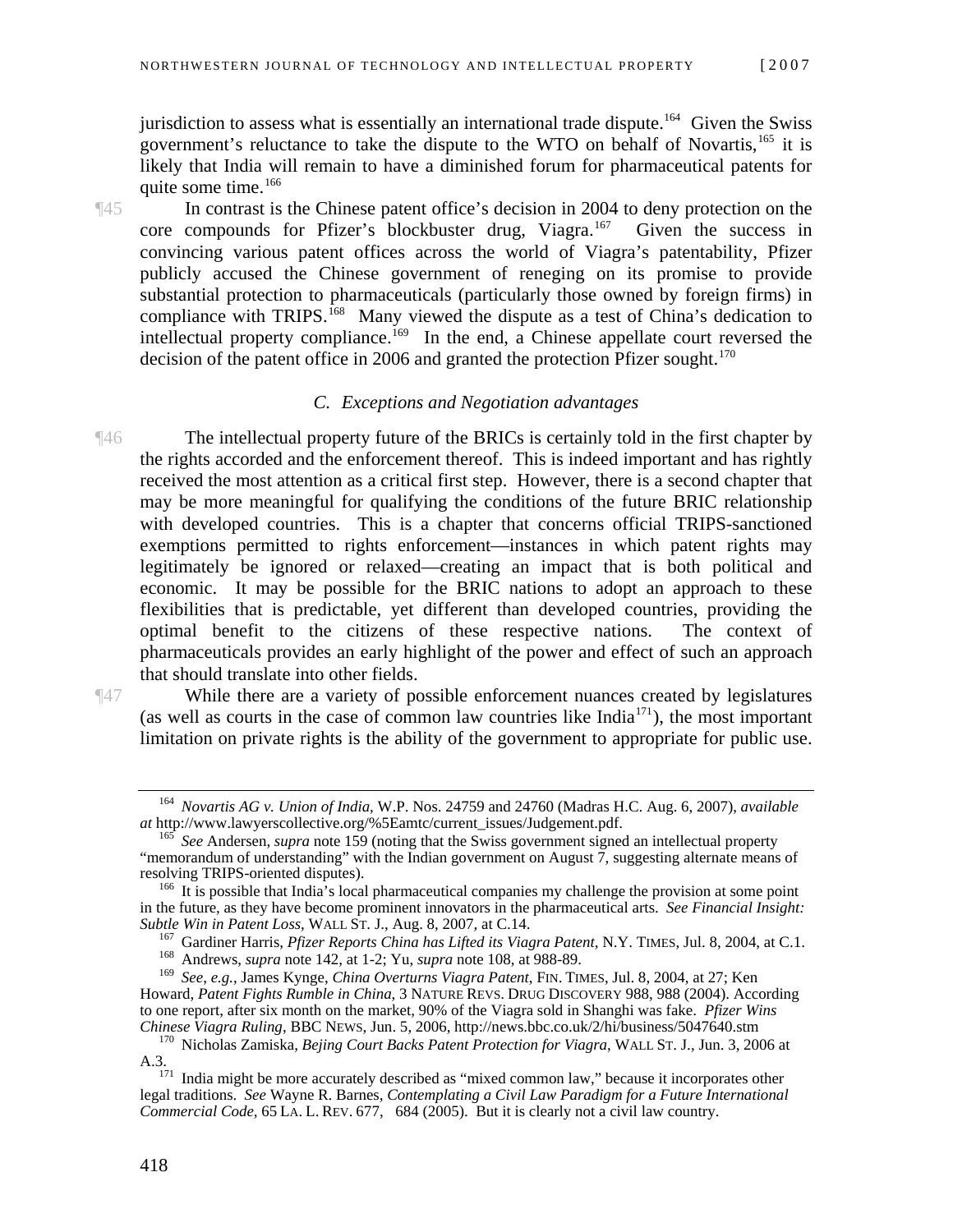Such appropriations are usually referred to as compulsory licenses because monetary compensation in exchange for the use is proffered.<sup>[172](#page-21-0)</sup> The TRIPS agreement actually requires "adequate remuneration,"<sup>[173](#page-21-1)</sup> though this term is ambiguous to say the least.<sup>174</sup> This compulsory license appropriation theoretically could take the form of an *ex ante* exception that permits a government the right to automatically use a right, but this appears to be prohibited in the patent context<sup>[175](#page-21-3)</sup> by the TRIPS requirement that "authorization . . . be considered on the individual merits."[176](#page-21-4) More relevant is the *ex post* compulsory license, a post-invention determination to relax property rights for some overarching purpose. Historic examples have included licenses for military use, public works, the development of local industry, and public health.<sup>[177](#page-21-5)</sup>

¶48 All the BRIC countries have compulsory license statutes. Moreover, despite the difference in historical development of intellectual property rights, the BRICs have surprisingly similar exemptions. This likely stems from the fact that such rights have been retained by most industrialized nations for over  $100$  years<sup>178</sup>—not to mention enshrined in the historic 1898 Paris Convention for the Protection of Intellectual Property<sup>[179](#page-21-7)</sup>—and the BRIC statutes and policies are simply derivative of what other nations have generally agreed upon. More broadly, compulsory license rights can be viewed as one aspect of a government's sovereign power over property rights within its domain,[180](#page-21-8) making the existence of such powers in the BRICs as well as most other nations unsurprising.

<span id="page-21-3"></span><span id="page-21-2"></span><span id="page-21-1"></span><sup>173</sup> TRIPS, *supra* note 127, at art. 31(h)<br><sup>174</sup> See generally Cahoy, *supra* note 172.<br><sup>175</sup> Interestingly, *ex ante* compulsory licenses do exist prominently in other contexts. For example, in United States copyright law, there is an automatic compulsory license for making and distributing phonorecords. See 17 U.S.C. § 115 (2000).

<span id="page-21-5"></span><span id="page-21-4"></span><sup>176</sup> TRIPS, *supra* note 127, at art. 31(a).<br><sup>177</sup> Jerome H. Reichman & Catherine Hasenzahl, *Non-Voluntary Liceinsing of Patented Inventions*, UNCTAD-ICTSD Issue Paper No. 5 (2004), *available at* 

http://www.ictsd.org/pubs/ictsd\_series/iprs/CS\_reichman\_hasenzahl.pdf.

For a consideration of examples in the United States, see Daniel R. Cahoy, *Treating the Legal Side Effects of Cipro®: A Reevaluation of Compensation Rules for Government Takings of Patent Rights*, 40

<span id="page-21-6"></span><sup>178</sup> Carlos M. Correa, *Intellectual Property Rights and the Use of Compulsory Licenses: Options for Developing Countries*, South Centre, at Part II (1999),

http://www.southcentre.org/publications/complicence/toc.htm (stating that compulsory licensing exist in various forms in the patent laws of approximately one hundred countries and dates back to the English Statue of Monopolies in 1623).

<span id="page-21-7"></span><sup>179</sup> July 14, 1967, 21 U.S.T. 1583, T.I.A.S. No. 6295, 828 U.N.T.S. 305 [hereinafter Paris Convention], at art. 5(a).

<span id="page-21-8"></span> $180$  This could be analogous to eminent domain power in the United States, which is generally understood to underlie the statutory compensation mechanism. *See* Cahoy, *supra* note 177, at 142-151 (describing the ambiguity in treating 28 U.S.C.  $\S$  1498 as an eminent domain jurisdictional statute – the "eminent domain theory" – versus an exception to the patent grant – the "established statutory theory."). However, the recent Federal Circuit case of *Zoltek Corp. v. U.S.*, 442 F.3d 1345, 1352 (Fed. Cir. 2006) (citing *Schillinger v. United States*, 155 U.S. 163 (1894), casts some doubt on this notion, ruling tha § 1498 was not based on eminent domain because the Supreme Court had previously ruled that government infringement and eminent domain are different acts.. Many countries appear to treat compulsory license compensation as something less than the full taking of a tangible property right. *See* Cahoy, *supra* note 172, at p. 35-36. At least one author has argued that this view may be inconsistent with the obligations attendant to bilateral investment treaties. Carlos M. Correa, *Investment Protection in Bilateral and Free* 

<span id="page-21-0"></span><sup>&</sup>lt;sup>172</sup> Daniel R. Cahoy, *Confronting Myths and Myopia on the Road from Doha*, 42 GA. L. REV. (forthcoming 2007), *available at http://ssrn.com/abstract=989817*, at p. 10.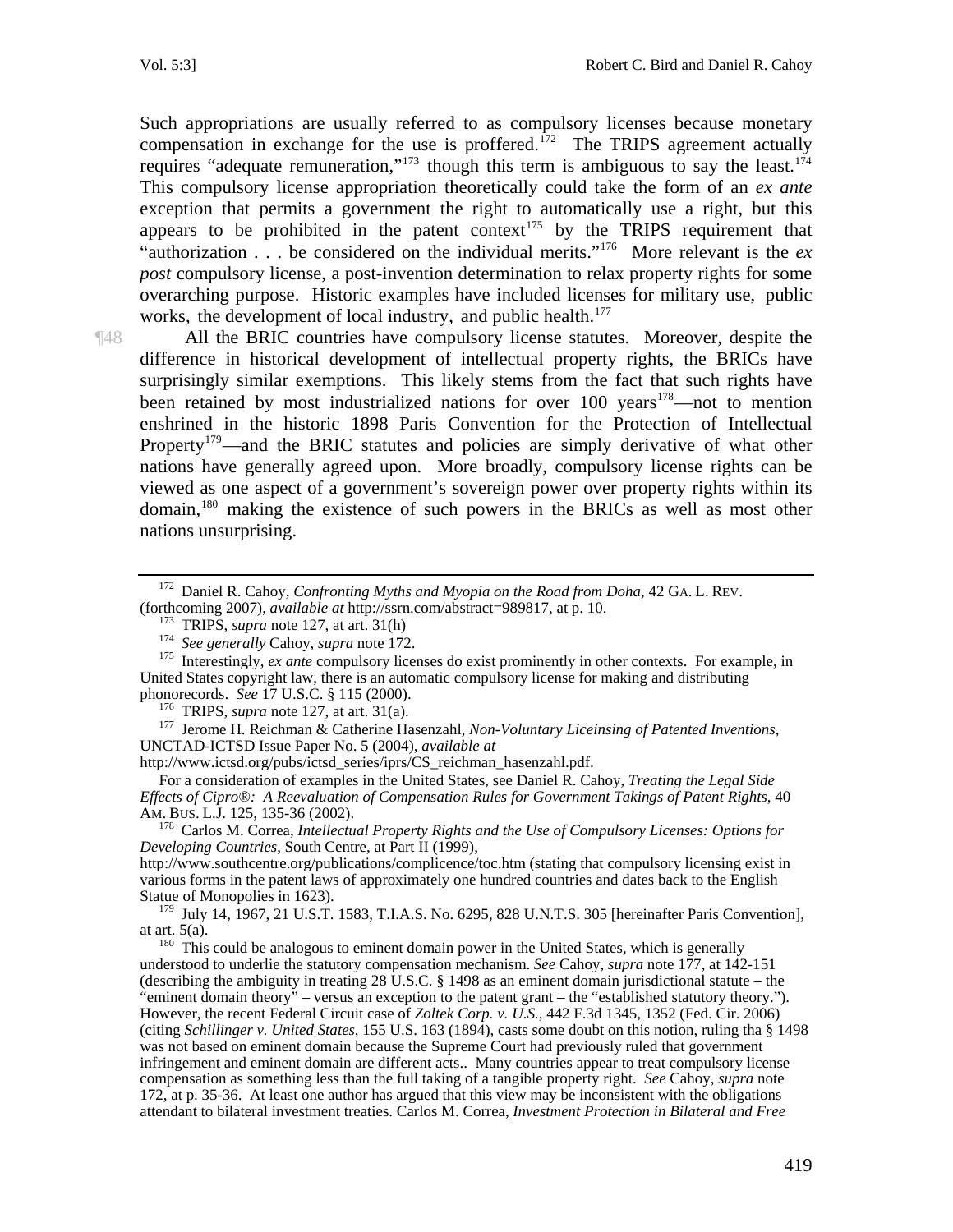¶49 The component available in all the BRIC compulsory licensing statutes is the provision for government use in times of national emergency.<sup>[181](#page-22-0)</sup> This would certainly include health care crises, but it could also encompass other subjects of national importance such as anti-terrorism initiatives. Additionally, India, Brazil and Russia have what might be termed "local working" provisions, meaning that failure to manufacture a patented article locally may lead to the imposition of a license.<sup>[182](#page-22-1)</sup> Similarly, India, China and Russia permit private parties to request a license to exploit the patent right following the failure of negotiation with the patent owner, regardless of evidence of local working.<sup>[183](#page-22-2)</sup>

|               | <b>National</b><br><b>Emergency</b> | Local<br>Working   | <b>Failure of</b><br><b>Negotiation</b> | <b>Price or</b><br><b>Needs of</b><br><b>Market</b> | <b>Article</b><br>31bis<br><b>Exports</b> | <b>Dependant</b><br>on other<br><b>Patents</b> |
|---------------|-------------------------------------|--------------------|-----------------------------------------|-----------------------------------------------------|-------------------------------------------|------------------------------------------------|
| <b>Brazil</b> |                                     |                    |                                         |                                                     |                                           |                                                |
| <b>Russia</b> |                                     | $\mathbf{v}^{184}$ |                                         |                                                     |                                           |                                                |
| <b>India</b>  |                                     | X                  |                                         | X                                                   |                                           |                                                |
| China         |                                     |                    |                                         |                                                     |                                           |                                                |

**Table 1: Comparison of BRIC Compulsory License Statutes** 

¶50 Perhaps the most significant compulsory license use by BRIC countries will come not from supplying the home market, but rather from exporting pharmaceuticals to developing or least-developed countries that have taken out licenses. As noted above, India, China and Brazil each have significant pharmaceutical manufacturing sectors and

<span id="page-22-1"></span><sup>182</sup> Lei No. 9.279, de 14 de Maio de 1996, D.O., 15/05/1996 (93, 1): 8353, 15.05.1996 (Brazil), *translation available at* http://www.cptech.org/ip/health/cl/brazil1.html, at art. 68; Patentnyi Zakon Rossiiskoi Federatsii [Patent Law of the Russian Federation] No. 3517-1, Sept. 23, 1992, 42 VSND i VS RF No. 42, item 2139 (1992), amended by Federal Law No. 22-FZ, Feb. 7, 2003(Russia), *translation available at* http://www.fips.ru/ruptoen2/law/patent\_law.htm, at art. 10; Patents (Amendment) Act, 2002,

<span id="page-22-2"></span><sup>183</sup> Patent Law (adopted at the 4th Meeting of the Standing Comm. Nat'l Pepole's Cong., Mar. 12, 1984, amended Sept. 4, 1992, amended again Aug. 25, 2000 (P.R.C.), *translation available at* http://www.sipo.gov.cn/sipo\_English/laws/lawsregulations/200203/t20020327\_33872.htm, at art. 48; Patentnyi Zakon Rossiiskoi Federatsii [Patent Law of the Russian Federation] No. 3517-1, Sept. 23, 1992, 42 VSND i VS RF No. 42, item 2139 (1992), amended by Federal Law No. 22-FZ, Feb. 7, 2003, (Russia), *translation available at* http://www.fips.ru/ruptoen2/law/patent\_law.htm, at art. 10; Patents (Amendment)

<span id="page-22-3"></span> $184$  The Russian license to enable local working can be first imposed four years after the patent grant. Patentnyi Zakon Rossiiskoi Federatsii [Patent Law of the Russian Federation] No. 3517-1, Sept. 23, 1992, 42 VSND i VS RF No. 42, item 2139 (1992), amended by Federal Law No. 22-FZ, Feb. 7, 2003, (Russia), *translation available at* http://www.fips.ru/ruptoen2/law/patent\_law.htm, at art. 11.

*Trade Agreements: Implications for the Granting of Compulsory Licenses*, 26 MICH. J. INT'L L. 331, 348-

<span id="page-22-0"></span><sup>51 (2004). 181</sup> Lei No. 9.279, de 14 de Maio de 1996, D.O., 15/05/1996 (93, 1): 8353, 15.05.1996 (Brazil), *translation available at* http://www.cptech.org/ip/health/cl/brazil1.html, at art. 71; Patent Law (adopted at the 4th Meeting of the Standing Comm. Nat'l Pepole's Cong., Mar. 12, 1984, amended Sept. 4, 1992, amended again Aug. 25, 2000 (P.R.C.), *translation available at*

http://www.sipo.gov.cn/sipo\_English/laws/lawsregulations/200203/t20020327\_33872.htm, at art. 49; Patentnyi Zakon Rossiiskoi Federatsii [Patent Law of the Russian Federation] No. 3517-1, Sept. 23, 1992, 42 VSND i VS RF No. 42, item 2139 (1992), amended by Federal Law No. 22-FZ, Feb. 7, 2003 (Russia), *translation available at* http://www.fips.ru/ruptoen2/law/patent\_law.htm, at art. 11; Patents (Amendment)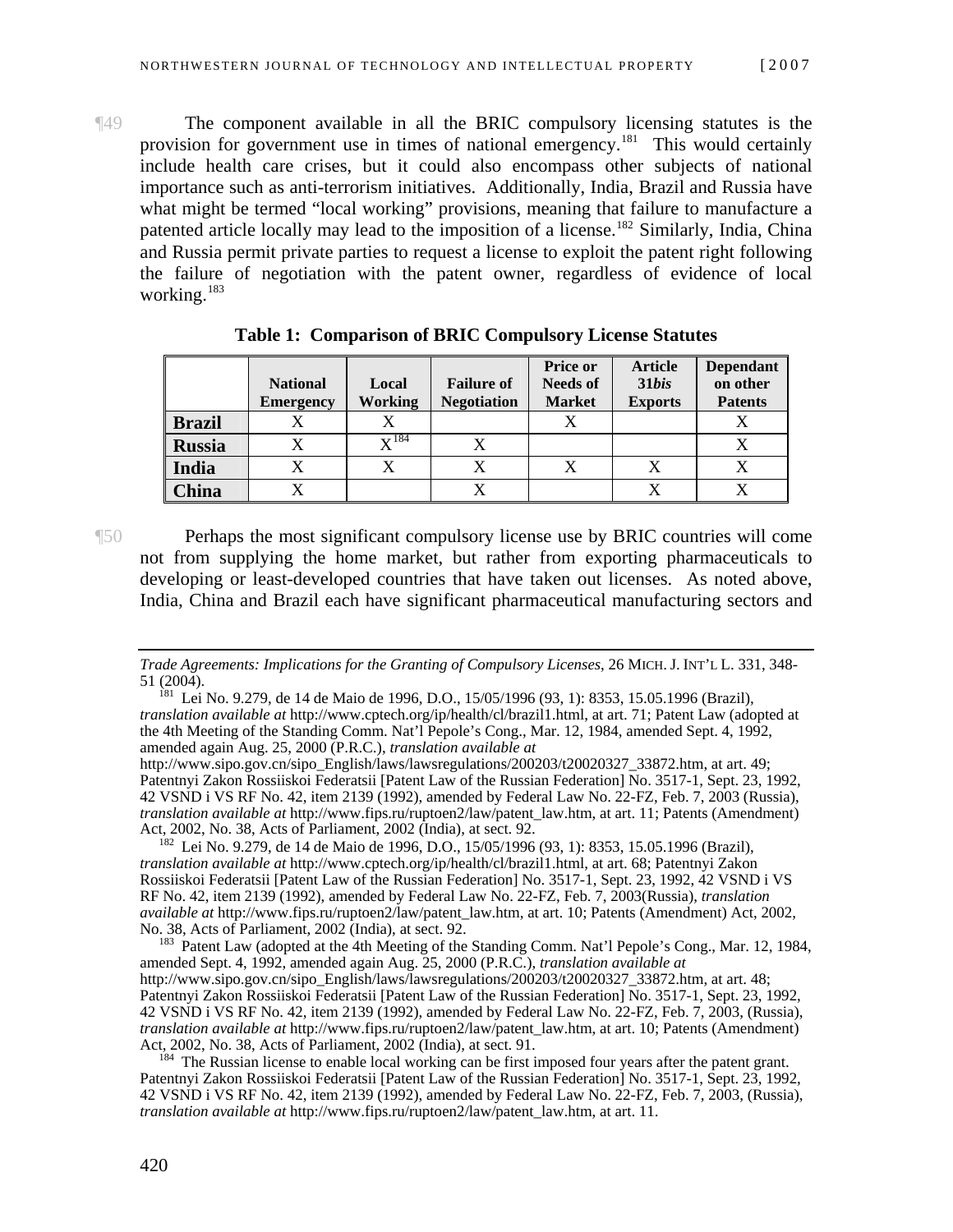are accomplished at producing generic medications. It is entirely reasonable that if the rarely-used TRIPS article 31*bis* becomes more widely applied,<sup>[185](#page-23-0)</sup> these BRIC members have a good opportunity to become significant players. Notably, nothing in article 31*bis* suggests that companies located in exporting members should not have the ability to make a profit. As long as the final price of the generic pharmaceutical is sufficiently advantageous in view of additional costs and royalties to patent owners, a significant profit margin may be possible.<sup>186</sup>

¶51 Despite the similarities in compulsory licensing provisions, there is a significant divergence in how those flexibilities have been historically utilized in the BRICs. The differences serve as an outline of relative intellectual property development, and may provide a metric for future evaluation. More importantly, it is possible that one path will provide the paradigm for the other BRICs seeking a balance between rights and access.

¶52 By far the most extreme use of compulsory licenses has come from Brazil. In recent years, Brazil has threatened to impose compulsory licenses for AIDS medicines, only to pull back at the last minute after achieving negotiation victory.<sup>[187](#page-23-2)</sup> However, in May of 2007, Brazil finally issued a patent compulsory license after failing to achieve the desired price on the drug, Efavirenz.<sup>[188](#page-23-3)</sup> It is likely that the move was at least partially sparked by the desire to obtain the same price Thailand secured following its successful issuance of several compulsory licenses for AIDS and heart drugs.<sup>[189](#page-23-4)</sup> As noted above, Brazil clearly intends to aggressively push the envelope on property rights flexibilities.<sup>190</sup> However, that posture has generated a lot of controversy.<sup>[191](#page-23-6)</sup> As a result, it is possible that Brazil may lose some foreign direct investment opportunities and face other multinational "sanctions" for its behavior.<sup>[192](#page-23-7)</sup> While the costs may currently be outweighed by the benefits of access to IP, it is possible that companies' desire to punish Brazil will become a more important obstacle in the future.

<span id="page-23-4"></span><span id="page-23-3"></span><sup>189</sup> *See* Andrew Jack & Richard Lapper, *Brazil Spurns Patent on HIV Drug*, FIN. TIMES, May 5, 2007, at 9 ("Talks broke down earlier in the week between the authorities and Merck, which resisted Brazil's calls to reduce its price from Dollars 1.57 a patient a day to the 65 cents at which it is sold to Thailand.").

<span id="page-23-0"></span><sup>&</sup>lt;sup>185</sup> See Cahoy, *supra* note 172, at 17-21 (noting that recent international agreements have paved the way to increased compulsory licensing).

<span id="page-23-2"></span><span id="page-23-1"></span><sup>&</sup>lt;sup>186</sup> *Id.* at 15-17.<br><sup>187</sup> Yu, *supra* note 137, at 846-47.<br><sup>188</sup> Concede licenciamento compulsório, por interesse público, de patentes referentes ao Efavirenz para fins de uso público nãocomercial. Decreto No. 6.108, de 4 de Maio de 2007, D.O.U. de 07.04.2007 (Brazil)

<sup>&</sup>lt;sup>190</sup> See supra notes 52-73, and accompanying text.

<span id="page-23-6"></span><span id="page-23-5"></span><sup>&</sup>lt;sup>191</sup> Not surprisingly, the outcry against Brazil's license has come from the pharmaceutical industry and property rights advocates. *See*, *e.g.*, Richard A. Epstein, *AIDS Drugs: Are Property Rights and Human Rights in Conflict*, FT.COM, May 7, 2007 at 1 ("[D]ecisions like those in Brazil and Thailand cripple incentives to invest in new drugs, particularly for AIDS, for which sick people worldwide will pay the price tomorrow."). In favor of Brazil's actions have been several NGOs that promote access to medicines in developing countries. *See*, *e.g.*, Essential Action, *Brazil Decides to be Held Hostage No More* (May 4, 2007), *available at* http://lists.essential.org/pipermail/ip-health/2007-May/011110.html ("Brazil's initiative is a crucial step to help the country maintain its effective program to treat people with HIV/AIDS, the viability of which is threatened by high brand-name prices for second-generation drugs.").

<span id="page-23-7"></span><sup>192</sup> *See*, *e.g.*, Merck & Co., Press Release, *Statement on Brazilian Government's Decision to Issue Compulsory License for Stocrin* (May 4, 2007), *available at*

http://www.merck.com/newsroom/press\_releases/corporate/2007\_0504.html ("This decision by the GOB will have a negative impact on Brazil's reputation as an industrialized country seeking to attract inward investment, and thus its ability to build world-class research and development.").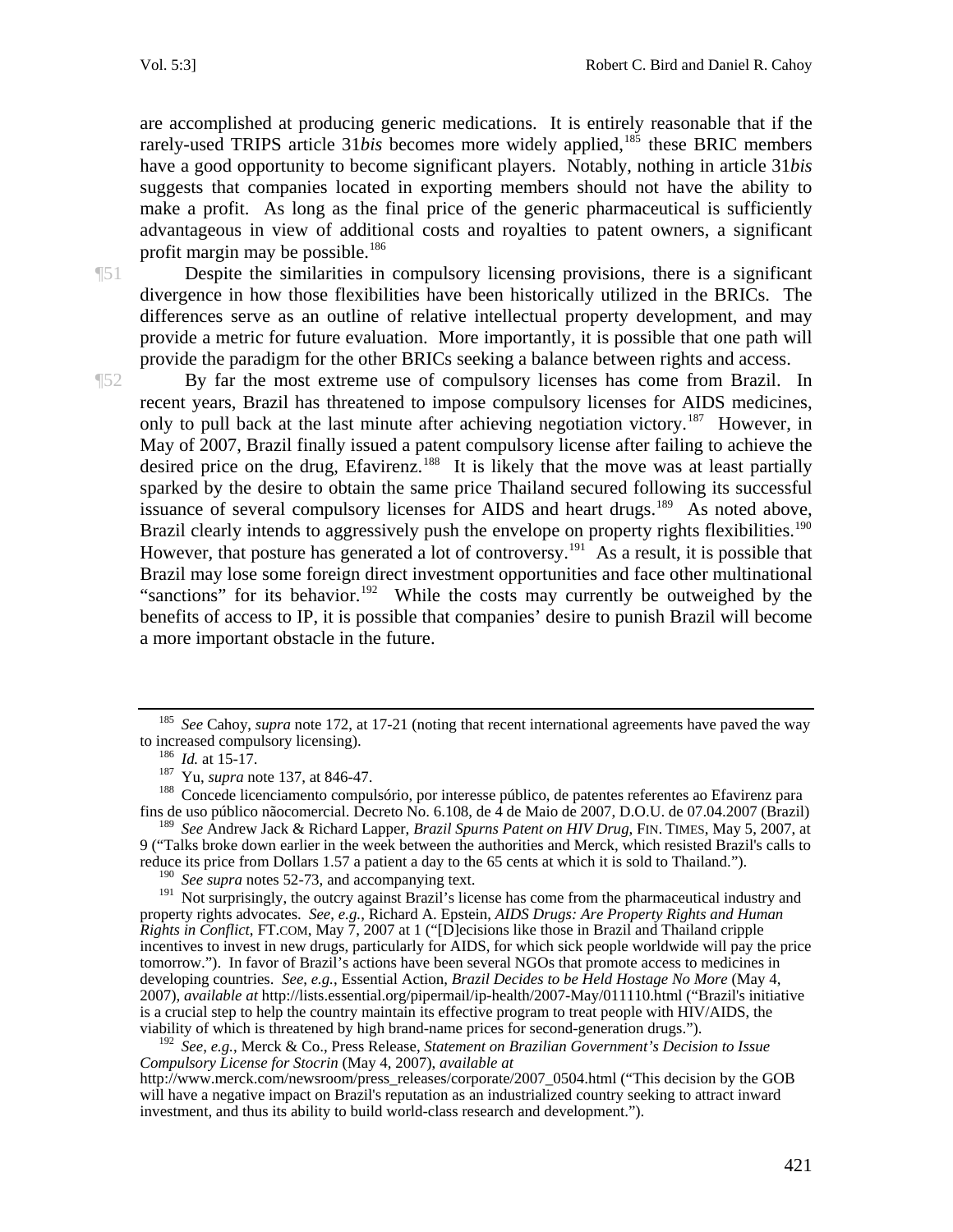- ¶53 Although India has not had a history of compulsory licensing in goods covered by patent rights, it has prominently set out to act as the low-cost drugstore to the developing world. The most significant move in this regard is India's enactment of a provision to permit pharmaceutical exports to countries that have enacted article 31*bis* compulsory licenses.<sup>[193](#page-24-0)</sup> Moreover, when issues have arisen about the global availability of generic versions of essential medicines, Indian companies have publicly stood out as primary providers.[194](#page-24-1)
- ¶54 On the other end of the spectrum is Russia. It has been largely absent in the compulsory licensing game to date and pharmaceutical patent rights are not a prominent topic of discussion. There are no reports of such licenses in any field, and Russia has not set itself up as an exporter of licensed, patented goods.<sup>[195](#page-24-2)</sup> One reason for the lack of compulsory license activity may be the relative weakness of intellectual property rules in Russia coupled with the fact that the WTO does not act as a strengthening force (because Russia is not yet a member).<sup>196</sup> It appears that Russia's position may be due to the extreme ground it must cover in developing rights, but one would expect it will face the same issues as the other BRIC countries very soon.

¶55 And then there is China. The country has also made very public gestures to establish itself as an intellectual property proponent rather than a free rider.<sup>[197](#page-24-4)</sup> It has never granted a compulsory license.<sup>[198](#page-24-5)</sup> On the other hand, it clearly intends to be a player in the generic medicines trade. Most prominently, China publicly agreed to refrain from using the provisions of TRIPS article 31*bis* to import pharmaceuticals, the only BRIC to  $\mu$  do so.<sup>[199](#page-24-6)</sup> The country appears to be working toward a quiet balance of investment incentives and flexibilities. Because China retains options but no longer openly provokes, it may attract foreign investment while serving its particular interests as a developing nation. This model of intellectual property balance may present the best articulation for the future of the BRICs.

<sup>&</sup>lt;sup>193</sup> Patents (Amendment) Act, 2005, No. 15, Acts of Parliament, 2005 (India), at sect. 92A.

<span id="page-24-1"></span><span id="page-24-0"></span><sup>194</sup> *See* Andrew Jack & Khozem Merchant, *Indian Drugs Groups in Talks to Provide Generic Copies of Tamifllu*, FIN. TIMES, Dec. 12, 2005, at 3 (describing the quick response of Indian drug companies to the possible need for generic copies of Tamiflu in the wake of a bird flu epidemic); David W. Opderbeck, *Patents, Essential Medicines, and the Innovation Game*, 58 VAND. L. REV. 501, 522-25 (2005)

<span id="page-24-2"></span><sup>&</sup>lt;sup>195</sup> Knowledge Ecology International ("KEI") keeps a fairly accurate list of countries that have enacted legislation to enable article 31*bis* compulsory licenses. *See* KEI, *Legislation to Allow for the Export of Pharmaceuticals Produced Under Compulsory License*, http://www.cptech.org/ip/health/cl/cl-exportlegislation.html (last visited Sep. 21, 2007).

<span id="page-24-3"></span><sup>196</sup> WTO, *Accessions: Russian Federation*, http://www.wto.org/english/thewto\_e/acc\_e/a1\_russie\_e.htm (last visited Sep. 21, 2007) (describing negotiations on the Russian Federation's accession to the WTO). *But see* Frances Williams, *Ukraine Ahead of Russia in WTO Entry Bid*, FIN. TIMES, Jul. 27, 2007, at 2 (noting that Russia has a chance of joining the WTO by the end of 2007).

<span id="page-24-4"></span><sup>&</sup>lt;sup>197</sup> Massey, *supra* note 145, at 236 ("[C]entral government leaders and their policies no longer ignore or promote the infringement of intellectual property."); Yu, *supra* note 108, at 906-922 (detailing the dramatic changes China has made in its intellectual property laws since accession into the WTO).

<span id="page-24-5"></span><sup>198</sup> Eu Jin Chua, *The Laws of the People's Republic of China: An Introduction for International Investors*, 7 CHI. J. INT'L L. 133, 152 (2006).

<span id="page-24-6"></span><sup>199</sup> WTO, *Compulsory Licensing of Pharmaceuticals and TRIPS* (Sep. 2006), *available at* http://www.wto.org/English/tratop\_e/TRIPS\_e/public\_health\_faq\_e.htm.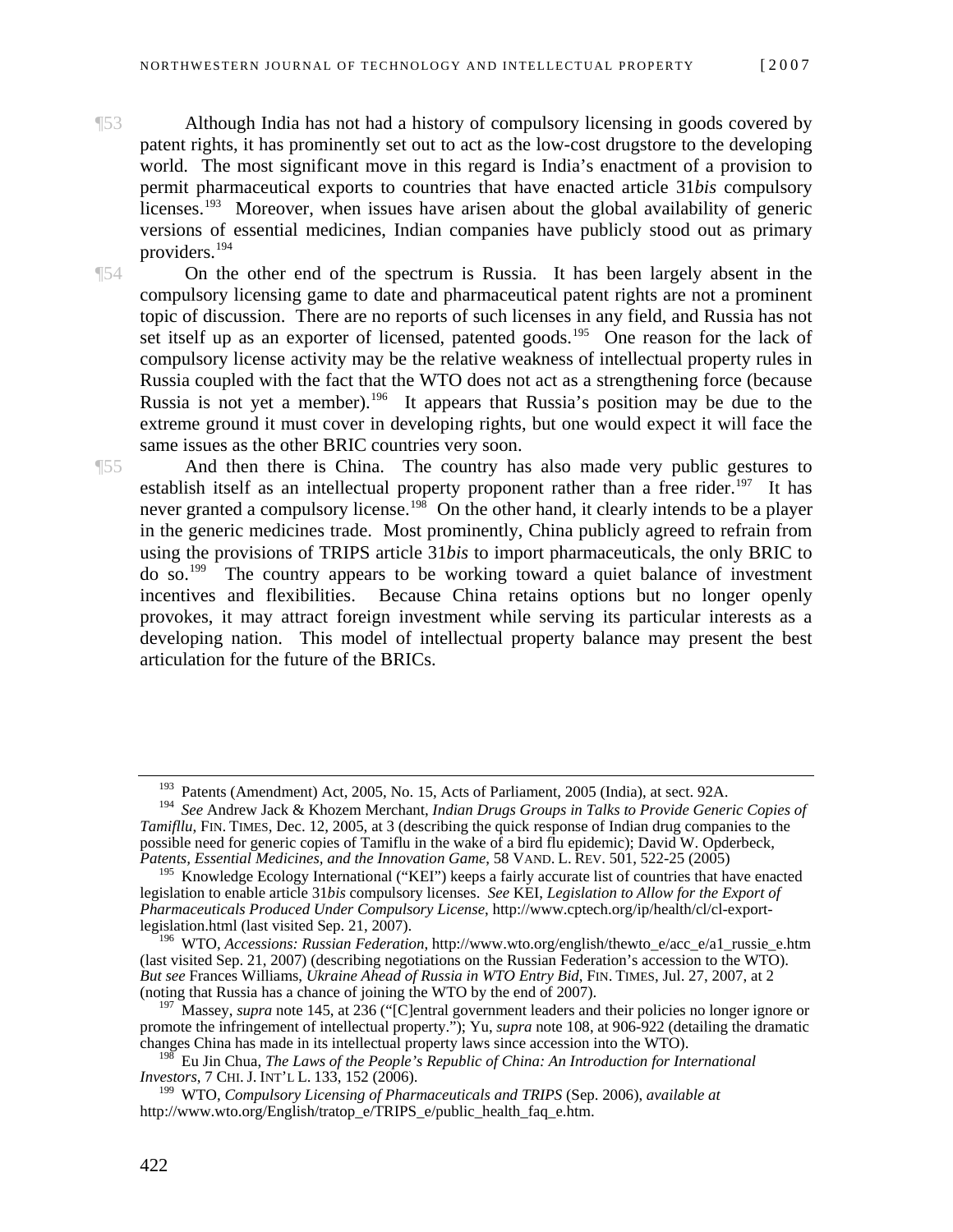### *D. Toward a BRIC Model of IP Protection for Developing Countries*

¶56 In view of the economic power of the BRICs, the need to develop innovative industries, and the serious health issues faced by the population of each, it seems fairly obvious that neither extreme of the existing intellectual property rights model fits perfectly. The BRICs have good reason for agreeing to strengthen rights to a degree, but also have a great need to limit the intellectual property power envisioned by the Western paradigm. And they pack the power to resist capitulation that is not in their interest. The relative similarities of these key aspects of BRIC industrial development suggest that a hybrid model of intellectual property protection may serve them best.

¶57 What are the key aspects of the BRIC hybrid intellectual property model? In essence, it must include provisions and negotiation tactics that demonstrate an overall respect for intellectual property, while maintaining the ability to act in the social interest of their respective populations. It should generally eschew blatant free riding or protectionism, while publicly declaring the right to subrogate rights in times of crisis. It may end up being closely aligned to China's current strategy. In any case, the essential points can be articulated rather simply: (1) respect for rights and the development of dependable institutions; (2) exploitation of TRIPS flexibilities when public health goals can be impacted; and (3) exploitation of TRIPS flexibilities to cement bargaining power with foreign firms. As important as these broad principles, however, is to ensure that the BRIC transnational intellectual property posture is no longer an ad hoc process, but the result of serious academic and political deliberation to achieve a truly balanced perspective. The deliberation must entail an understanding of what flexibilities are necessary, ensuring they are adequately preserved, and providing strong intellectual property protection in all other circumstances.

¶58 As a first step toward solidifying this model, the BRIC countries must engage in serious investigation to determine what kind of cost-cutting will actually further the goals of public health. If the desire is to increase access, lower prices do not always guarantee more users. For example, when Brazil introduced its generic pharmaceutical regime in 1999, the expectation was that lower-priced generics would necessarily filter down to populations that could not previously afford the medications.<sup>[200](#page-25-0)</sup> But data demonstrates that this often did not occur, with prescription rates after the introduction of generics remaining stable.<sup>[201](#page-25-1)</sup> In reality, the same population simply switched to lower-priced drugs, shifting the income away from branded pharmaceutical companies but leaving access essentially the same.<sup>[202](#page-25-2)</sup> Utilizing a TRIPS flexibility to serve a public health goal should include the understanding of whether the population lacking the drug is without access for reasons other than simple economics.

<span id="page-25-0"></span>

¶59 Second, the BRICs must work to ensure that intellectual property flexibilities remain. Perhaps the greatest threat to the BRIC's desire to maintain control over the intellectual property balance is the use of so-called "TRIPS-plus" trade agreements by

<sup>&</sup>lt;sup>200</sup> Generic Drugs in Brazil Are a Hard Pill for Big Pharma to Swallow, KNOWLEDGE@WHARTON, Mar. 10, 2006, http://knowledge.wharton.upenn.edu/article.cfm?articleid=1338.

<span id="page-25-2"></span><span id="page-25-1"></span><sup>&</sup>lt;sup>201</sup> *Id.* ("[W]e are selling exactly the same volume we sold before generics [came on the market]. What happened was that middle-class buyers bought generic products instead of branded products.") (quoting Jorge Raimundo, president of Interfarma, a Brazilian association representing global pharmaceutical companies).<br> $^{202}$  *Id.*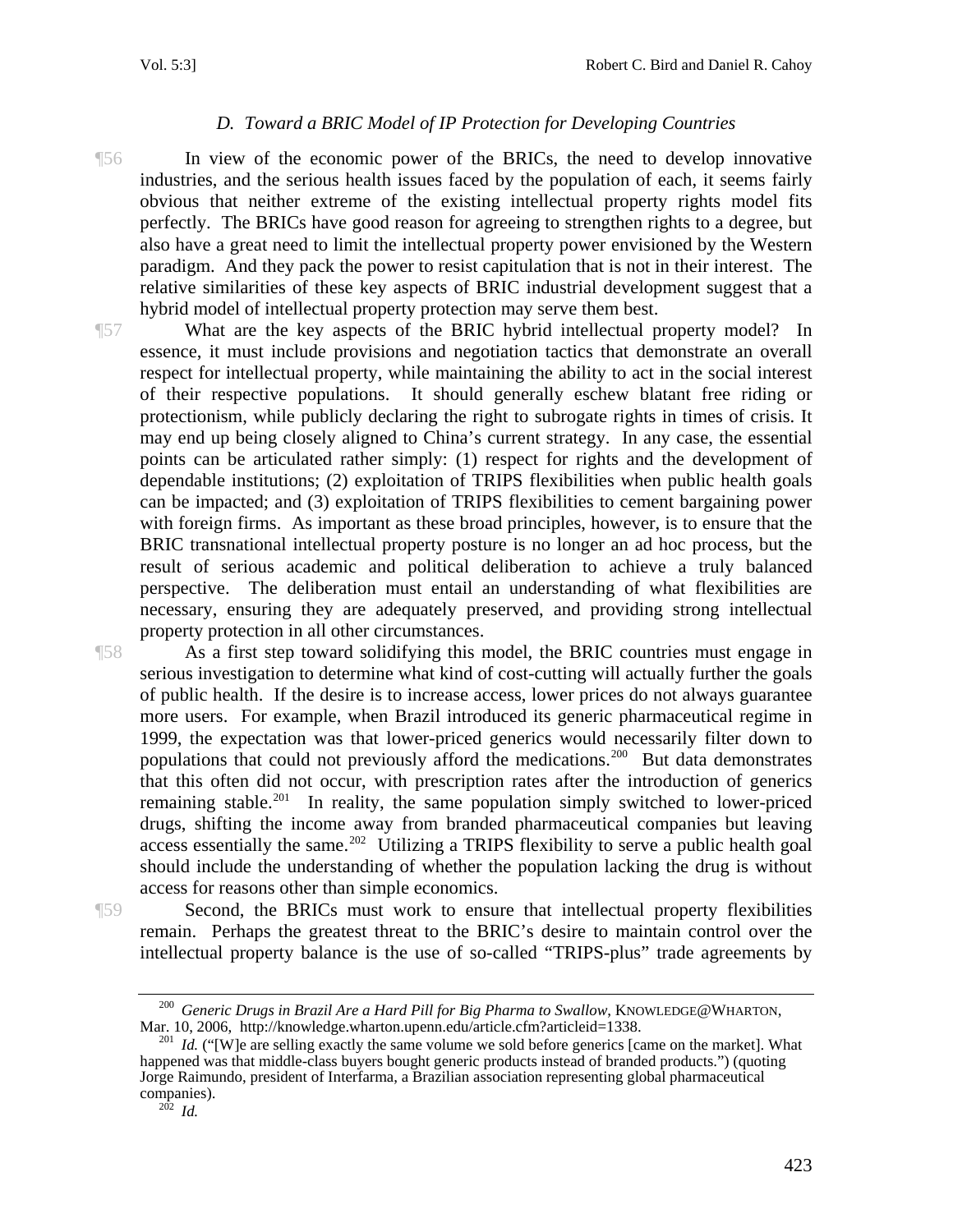industrialized countries.<sup>[203](#page-26-0)</sup> In such agreements, a developing nation agrees to give up some of the flexibilities it has under TRIPS in order to gain some other trade advantages.[204](#page-26-1) While it would be somewhat paternalistic to suggest that the BRIC nations should not have the ability to determine what form of agreement best serves their interests, it is fair to say that TRIPS-plus provisions reduce the ability to address future uncertainties. The full consequences of the agreement may not be available to either party for many years. This is likely one reason that the European Union has recently indicated that it will no longer seek TRIPS-plus provisions in trade agreements.<sup>[205](#page-26-2)</sup> It appears that it would be wise for BRIC nations to avoid them as well, and consider whether an alternative arrangement could provide the same advantages. For example, to the extent that TRIPS-plus provisions are inserted under the threat of reduced foreign direct investment, the impact may be blunted or avoided by collective action on the part of developing countries to make use of TRIPS flexibilities.<sup>206</sup>

#### III. CONCLUSION

¶60 Although much has been written about the BRICs separately, especially India and China, there is little scholarship examining the BRIC nations as an emerging collective. The influence of the BRICs shall likely be felt on a variety of ways, including political, military, and socio-cultural effects. One arena where controversy and conflict is inevitable is in the defense of administration of intellectual property rights, the topic of this symposium.

¶61 In spite of having diverse histories, the BRIC economies are receiving roughly similar treatment from the wealthiest nations. Either through coercion or negotiation, the BRICs are being pressured to adopt a Western concept of intellectual property protection. That means formal titling of inventive works, enforcement through statutory regimes, and the inevitable demand for even greater protection as the diffusion of technology enables cheaper and more effective methods of pirating products.

¶62 These pressures come at a price. Like many nations in the developing world, citizens of the BRIC economies are badly in need of medicines invented and sold by the very multi-national organizations pressing for strong protection. Whereas restrictions on cell phone technology or Harry Potter books are rarely fatal, controls of any sort on antiretroviral drugs and other medicines can cost thousands of lives. The debate over

<span id="page-26-0"></span><sup>203</sup> Bryan Mercurio, *TRIPS-Plus Provisions in RTAs: Recent Trends*, *in* REGIONAL TRADE AGREEMENTS AND THE WTO LEGAL SYSTEM (Lorand Bartels & Federico Ortino eds., 2006); Carsten Fink & Patrick Reichenmiller, *Tightening TRIPS: The Intellectual Property Provisions of Recent US Free Trade Agreements* (2005), *available at http://www.cptech.org/ip/health/trade/worldbank02072005.pdf.* 

<span id="page-26-1"></span><sup>&</sup>lt;sup>204</sup> Peter K. Yu, *Currents and Crosscurrents in the International Intellectual Property Regime*, 38 LOY. L.A. L. REV. 323, 392-400 (2004) (discussing the move to bilateral trade agreements as a response to

<span id="page-26-2"></span>resistance to multilateralism). 205 European Parliament Press Release, *More Measures Needed on Access to Medicines Says EP Resolution* (Jul. 7, 2007), http://www.europarl.europa.eu/news/expert/infopress\_page/026-9059-190-07-28- 903-20070710IPR09047-09-07-2007-2007-false/default\_en.htm ("The resolution calls on the Council to restrict the mandate to the Commission in order not to negotiate pharmaceutical-related TRIPS-plus provisions affecting public health and access to medicines . ...").

<span id="page-26-3"></span>provisions affecting public health and access to medicines . …"). 206 *See generally*, Robert Bird & Daniel R. Cahoy, *The Impact of Compulsory Licensing on Foreign Direct Investment: A Collective Bargaining Approach*, 45 AM. BUS. L.J. (forthcoming, 2008) (on file with authors).